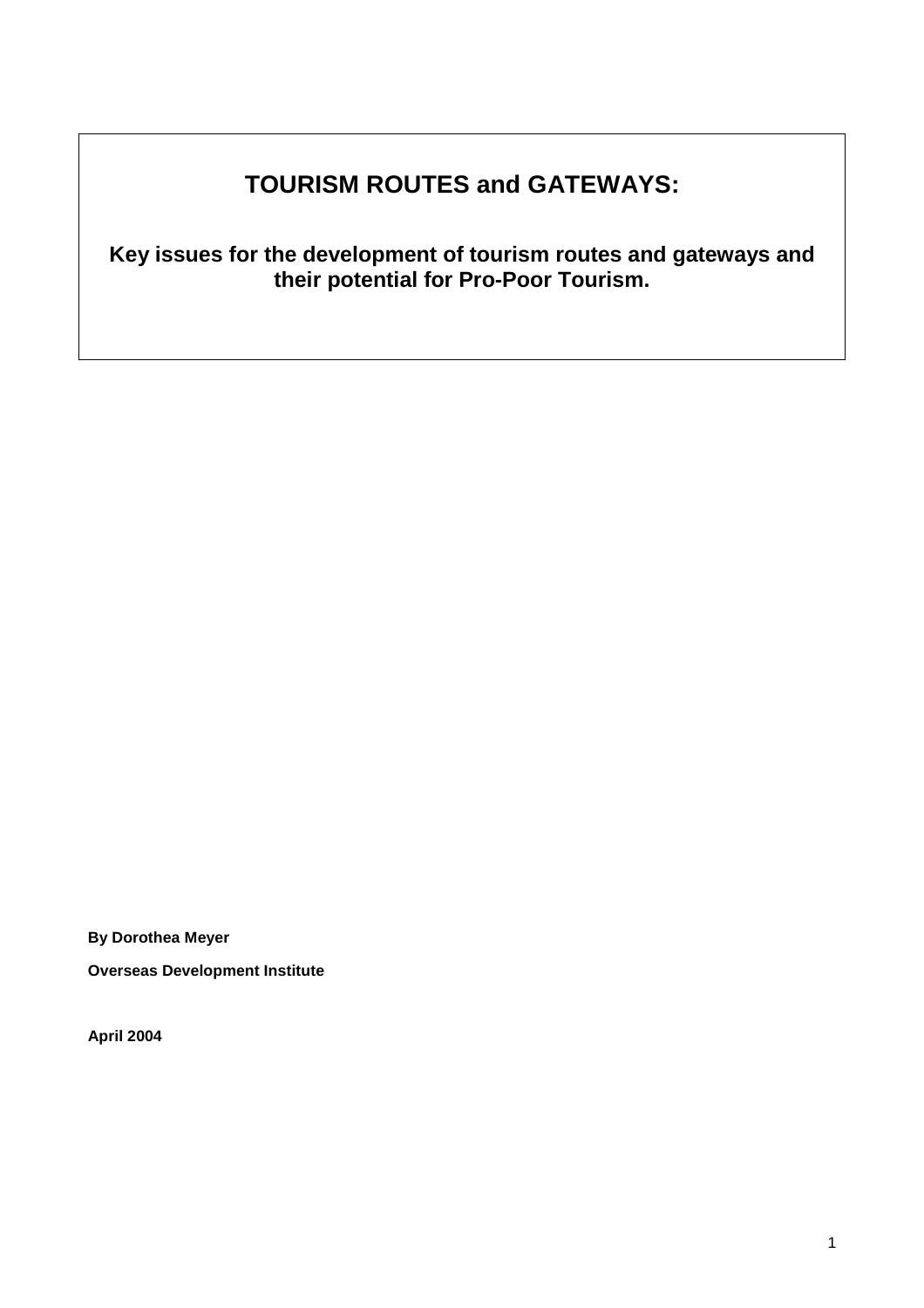# **1. Introduction:**

The development of themed routes as tourist attractions has gained prominence in recent years. One key aim of these routes, apart from attracting tourists to an area, is to tie-up several attractions that would independently not have the potential to entice visitors to spend time and money. Using a synergy effect promises to have greater pulling power, and it also disperses visitors' money among a larger number of recipients.

A tourism route may or may not include a 'pro poor' element – that is an explicit agenda to include and promote business operations of the poor. But where small tourism operations are trying to expand, one technique to develop them is to incorporate them as a route. Thus from a Pro Poor Tourism perspective, routes can be an important tool. That said, to meet PPT objectives, certain PPT approaches need to be incorporated into implementation.

The report briefly discusses ideas of dispersal and concentration related to tourism flows. Firstly, the aims and objectives of dispersal and concentration strategies are explored. This is supported by practical examples, in particular by discussing the development of 'wine-routes' in South Africa. Secondly, some key issues and prerequisites for the success of route developments are highlighted. Strategies that are needed to maintain and achieve pro poor objectives of route development are discussed.

This report was written in the early stages of strategy development for the PPT-Pilots in Southern Africa project with the aim to inform and guide decision making. Several pilot sites in the programme were considering route development within their PPT approaches. The final section of this report uses one of the Pilot partners, Spier, as an example of how dispersal and concentration strategies could be applied in the development of a pro-poor tourism approach. However, we believe the general issues in here are of wider relevance to others attempting route development, particularly with potential for pro poor impact.

# **2. Tourism planning strategies: dispersal**

Tourism is often developed because it promises to generate employment, enhance community infrastructure and assist in revitalising the flagging economies in rural areas. Declining economic activity, restructuring of the agricultural sector, dwindling rural industrialisation and out-migration of higher educated youth have led to the adoption of tourism as an alternative development strategy for the economic and social regeneration of rural areas. In Eastern Europe, for example, tourism has been identified as a catalyst to stimulate economic growth, increase the viability of underdeveloped regions and improve the standard of living of the local population.

However, tourism as a development option is also increasingly criticised for the alleged insufficiency of revenues, the inequity of benefit distribution, and the perceived social costs for residents, which seem to undermine the very objective for which the development of tourism is initiated. Tourism development is often concentrated in a small number of key destination leaving limited opportunities for more marginalised areas to benefit. In less developed countries of sub-Saharan Africa afflicted by debilitating rural poverty, tourism is increasingly seen as one of the few feasible options for economic development. It has been argued that governments under pressure to create employment and economic growth, frequently fall pray to the dangers of random ad hoc development, without due regard to the economic and cultural well-being of rural communities, the conservation of the environment or the inclusion of local people in decision making (Britton 1991, Drake 1991, Getz 1983, Long, Perdue and Allen 1990, Marsden 1992, Prentice 1993).

The dispersal of tourists and thus the dispersal of tourism's economic benefits to marginal areas coupled with a more integrated product development and marketing approach have been the underlying benefits of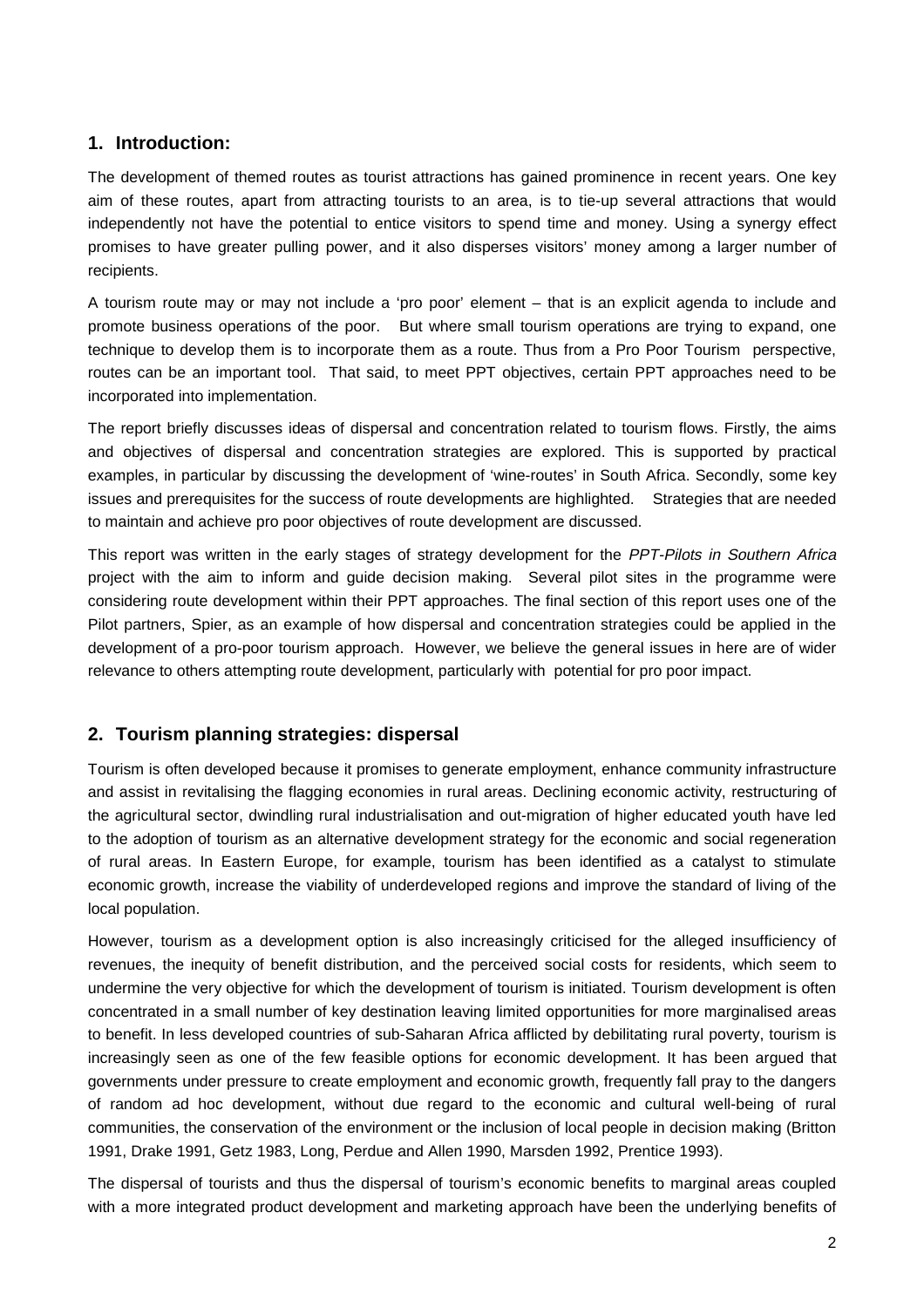route development. The integration of activities and attractions into one unified route system can serve the stimulation of cooperation and partnership between communities and can act as a vehicle for economic development in marginal areas, both in the developed and the developing world.

Dispersal in tourism planning generally refers to a strategy that aims to disperse tourists away from the main visitor concentration centres or arrival gateways. The three main objectives of dispersal are:

- 1. To reduce pressure on the core area where key attractions are located by enticing visitors elsewhere;
- 2. To disperse income from tourism as tourists represent spending power, and if they are drawn to new zones, their presence can provide new opportunities for entrepreneurs and create additional employment. Thus, encouraging tourists to venture into the peripheries of a destination can stimulate the economy in those areas and provide income and employment;
- 3. To increase the overall attractiveness of a destination by presenting 'new' features of the destination to its visitors, thus providing a platform for revised marketing programs, with the aim to increase length of stay and total spending.

Dispersal strategies aim to increase visitors' satisfaction with the product and thus entice them to stay longer in the destination and ultimately to spend more. It is hoped that by creating linkages to marginal areas, the product appeal is enhanced and these areas can tap into an already captive audience in the region, thus avoiding high investment in developing new economic sectors and industries.

# **2.1. Routes:**

Tourism routes promise to bring together a variety of activities and attractions under a unified theme and thus stimulate entrepreneurial opportunity through the development of ancillary products and services (Greffe 1994, Gunn 1979, Fagence 1991, Lew 1991, Miossec 1977, Long et al 1990, Getz and Page 1997).

Generally, most routes are initiated with one or more of the following objectives in mind:

- to diffuse visitors and disperse income from tourism;
- to bring lesser known attractions and features into the tourism business/product;
- to increase the overall appeal of a destination;
- to increase length of stay and spending by tourists;
- to attract new tourists and to attract repeat visitors; and
- to increase the sustainability of the tourism product.

Underlying the attractiveness of any route is its perceived 'distance' in terms of:

- geographical distance between the generating region and the tourism destination (i.e. the actual travel distance. The willingness to cover this distance might be considerably different for various segments and is determined by the 'appeal' and attractiveness of the product).
- travel time needed to cover the geographical distance (i.e. the possibility to cover the distance as part of a 'day-tripping' excursion, or conversely the need to plan a longer trip and design a route that has sufficient attractions to appeal to longer-staying visitors).
- amount of money needed by the tourist to cover the distance (i.e. how much is a segment willing to spent on reaching and travelling the route, and does the route offer value for money, i.e. are there sufficient attractions that would entice visitation).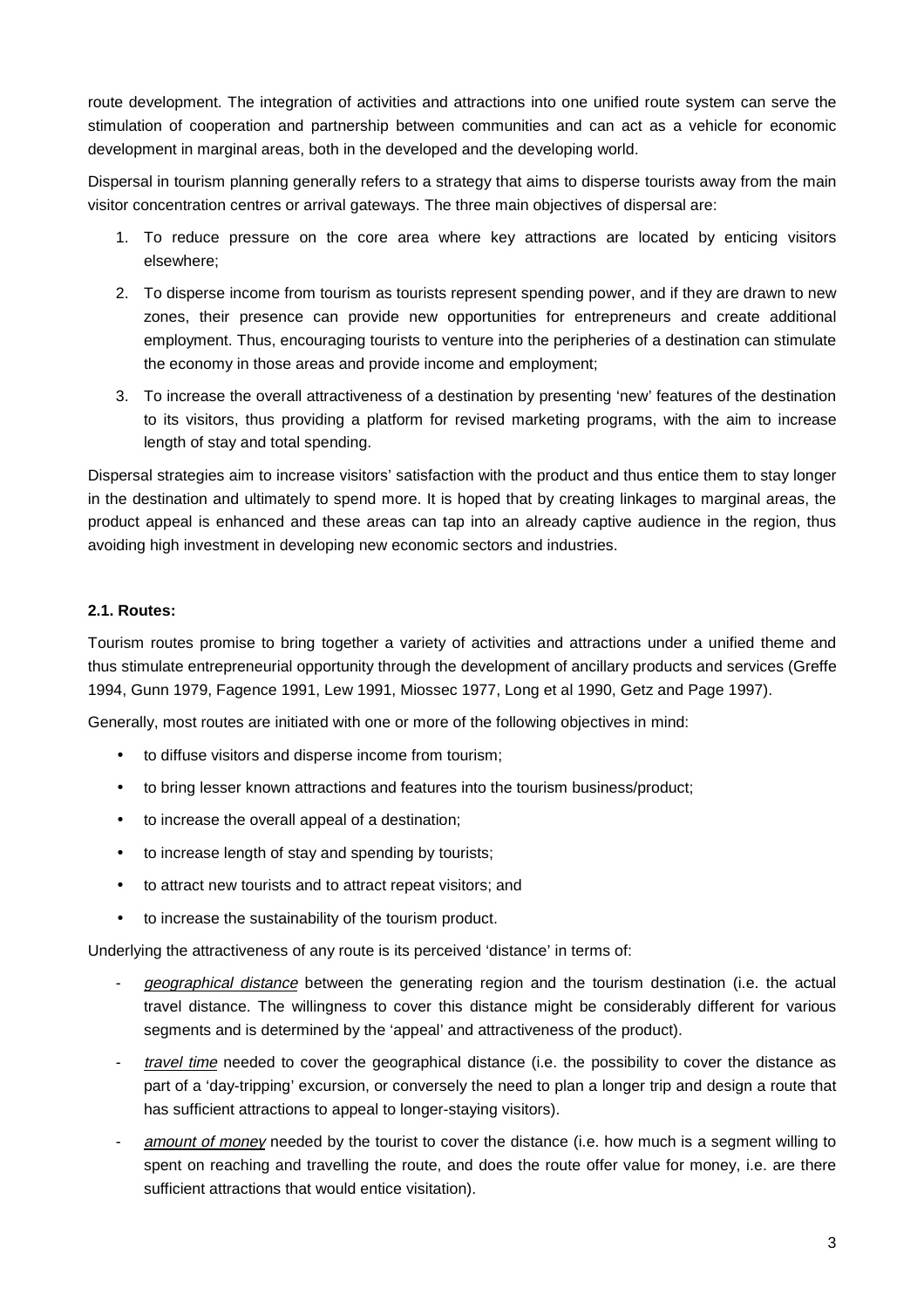cognitive distance between the generating region and the destination (i.e. the perception of the tourism product and route as being similar or distant to the home environment).

The willingness to cover these distances is of course segment specific. As with the majority of cultural and landscape routes a large percentage of visitors are domestic visitors. A study of South African wine routes estimates, for example, that a distance of 180-200km one-way is the maximum visitors would be willing to travel (Bruwer 1990). Wineries not located within such a radius from main generating areas will be forced to form liaisons with tour operators and accommodation providers to offer 2-3 day winery tours which will need to be attractive enough to entice visitors to come.

One example of using a route as dispersal strategy with the explicit aim to create linkages with suppliers in marginal areas is the Queensland Heritage Trails Network (see box 1).

#### **Box 1: The Queensland Heritage Trails Network**

The 2000-2002 Cultural Tourism Incentive Programme "The Queensland Heritage Trails Network" was initiated with the objective to "revitalise rural and regional Queensland economies through the creation of jobs and a sustainable tourism infrastructure" (Queensland Heritage Trail Network 2000:2). The project which functions in partnership with the local government aims to develop a network of thirty two major products, developed around themes for particular local areas or regions and promoting linkages which stimulate and encourage tourists to travel through the state, venturing away from major attractions and enjoying new experiences offered by the lesser known surrounding areas. The total funding of AUS\$110 million is expected to boost the tourism potential of many so far marginalised regional centres in Queensland. The programme is set up as a partnership between the state, federal governments and local communities.

The project forms a network across the Outback and along the coast by adding attractions that have the capacity to add to the tourism potential of Queensland. Gateways as part of the Queensland Heritage Trails Network, presenting a range of tourist information centres, have been established at Maryborough, Townsville and Cairns as strategic entry points to the network. These gateways to Queensland's north and west have been selected to encourage visitors to travel out from the hub destinations of Cairns and Townsville to experience regional and rural Queensland.

The main emphasis is on 'drive-tourism' and close collaborative links have been formed with the Department of Main Roads to look at issues like signage. Tourism Queensland is working with regional tourism organisations and accredited visitor information centres to help market the Heritage Trails Network attractions. Tourism Queensland has also undertaken an extensive marketing and information campaign aimed at tour operators to encourage them to incorporate these local products into their tour itineraries: "the network will provide operators with access to extra attractions and activities". (Queensland Heritage Trail Network 2000:2).

The object is for each project to increase market share and encourage visitors to stay a little longer, rather than compete against each other.

The program's objectives include:

- To provide a major stimulus to Queensland's regional and rural tourism industry;
- To establish a state-wide marketing framework and identity for road-based tourism across the state's strategic tourism routes;
- To promote the Queensland Heritage Trails Network project sites and Queensland's Heritage sites in general; and

- To enhance the experience of the motoring tourist throughout the state.

As an outcome of this initiative, it is hoped that all local governments and Regional Tourism Organisations (RTOs) across the state will capitalise on the professional marketing framework provided by the Drive Tourism Program 2000 - 2002 and incorporate aspects of the program into their local areas. This will encourage the motoring tourists travelling throughout Queensland to have a state-wide seamless tourism experience, irrespective of which area they visit. The Signing Implementation Brief has been prepared to provide guidance on the implementation of the Drive Tourism Program for 2000-2002. It gives guidance in relation to sign types, design and legend (including logos), number and location of signs, installation, removal and costs associated with provision of tourist signing schemes and heritage trails and sites signage.

Three pilot corridors have been identified (The Warrego Highway, Matilda Way and Overlanders Way) under the Corridor Management Plan (CMP). The role of the CMP is to provide a basis for on-going development of each themed corridor, the purpose of which is:

- 1. To increase visitor numbers and expenditure along each route
- 2. To maximise driver confidence to allow opportunities to take alternative routes and improve road efficiency and increase road safety
- 3. To raise the understanding among road travellers of the heritage and cultural assets that exist along each corridor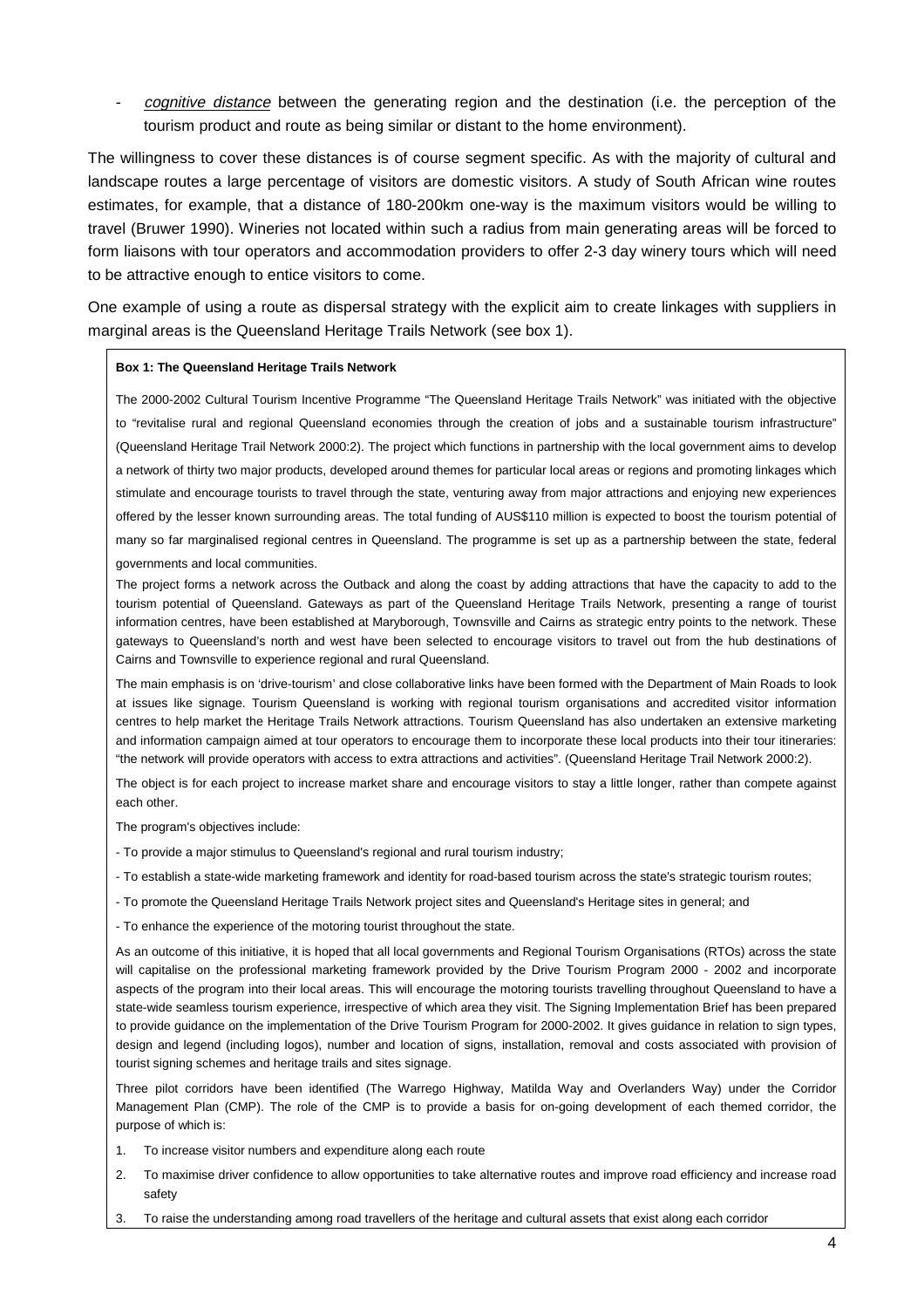The National Centre for Tourism (NCT) has prepared the CMPs for the three routes, with significant input from local government authorities, Regional Tourist Organisations and other key stakeholder groups.

Tourism routes have in the past two decades mushroomed all over the world, in particular in the developed world. This is because they offer important dispersal and product development opportunities and at the same time fall in line with visitors increasingly wanting to experience new things. Evolving tourism trends have led to a shift away from standardised mass tourism to more individualistic patterns in which greater flexibility and a more meaningful experience have gained prominence (Poon 1989, Hummelbrunner and Miglbauer 1994, Gilbert 1989). It has been argued that rural tourists have a wide range of motivations, from ecological uniqueness, special adventure opportunities, cultural attractions or the peace and quiet of the countryside. Greffe (1994) suggests that this provides a unique opportunity for rural operators in terms of 'economies of scope' by establishing networks of different service providers organised in such a way as to maximise opportunity, and to offer a wide range of products and activities. For suppliers of rural tourism this emphasises the significance of the development of a product that attracts, satisfies and retains the market (Greffe 1994, Hummelbrunner and Miglbauer 1994.)

Routes seem to be a particularly good opportunity for less mature areas with high cultural resources that appeal to special interest tourists, who often not only stay longer but also spent more to pursue their particular interest. As opposed to tourism products targeted purely at long-staying visitors (such as resorts for example) routes appeal to a great variety of users such as international overnight visitors that visit the route as part of a special interest holiday, staying visitors that frequent the route (or part of it) on day excursions, or urban domestic day-visitors. Routes, however, vary considerably in length and scale, as well as theme adopted and visitors attracted both in terms of characteristics as well as numbers. Many routes that are developed with the domestic market in mind are often located in areas that are not of particular interest to international tourists but appeal to domestic visitors eager to learn more about their own culture. Routes thus have a variety of functions and attract different clienteles with a variety of leisure motivations, and this is generally reflected in the routes' theme.

The potential of tourism routes has long been realised in the developed world. In 1964 a Council of Europe working group mooted the idea of a series of European cultural routes with the prime objective of raising awareness of European culture through travelling, setting up a network of cultural tourism and utilising European cultural heritage as a means of stimulating social, economic and cultural development, thus improving the quality of life of local people. The idea came to fruition in 1980 with the establishment of the Santiago de Compostela Pilgrims Way (see below). This 'Cultural Tourism Route' was defined as "a route crossing one or two countries or regions, organised around a scheme whose historical, artistic or social interest is patently European. The route must be based on a number of highlights, with places particularly rich in historical association" (Council of Europe 2002:2). The programme with over 2,000 partners is based on multilateral cooperation involving a chain of projects and information sharing networks monitored and coordinated by the European Institute of Cultural Routes (see box 2).

#### **Box 2: Santiago de Compostela Pilgrims Way**

In 1960 a Council of Europe working group presented a report entitled 'Collective awareness of European cultural highlights and their incorporation into the leisure culture'. Its conclusions were moving towards the idea of discovery through travel: The working group considered it appropriate to place greater emphasis on cultural tourism, which is one of the best ways of using leisure time. Such tourism should not only serve as the visual complement and illustration of basic education acquired at school, but at the same time serve as a social experience and provide an opportunity to develop individual sensitivity" (Council of Europe 1960).

In 1987 the Council of Europe suggested that the Santiago de Compostela Pilgrim Ways should constitute the first cultural route with the aim to symbolise the process of European construction and to serve as a reference and example for future route projects.

**The aims of the Santiago de Compostela Pilgrims Way were as follows:**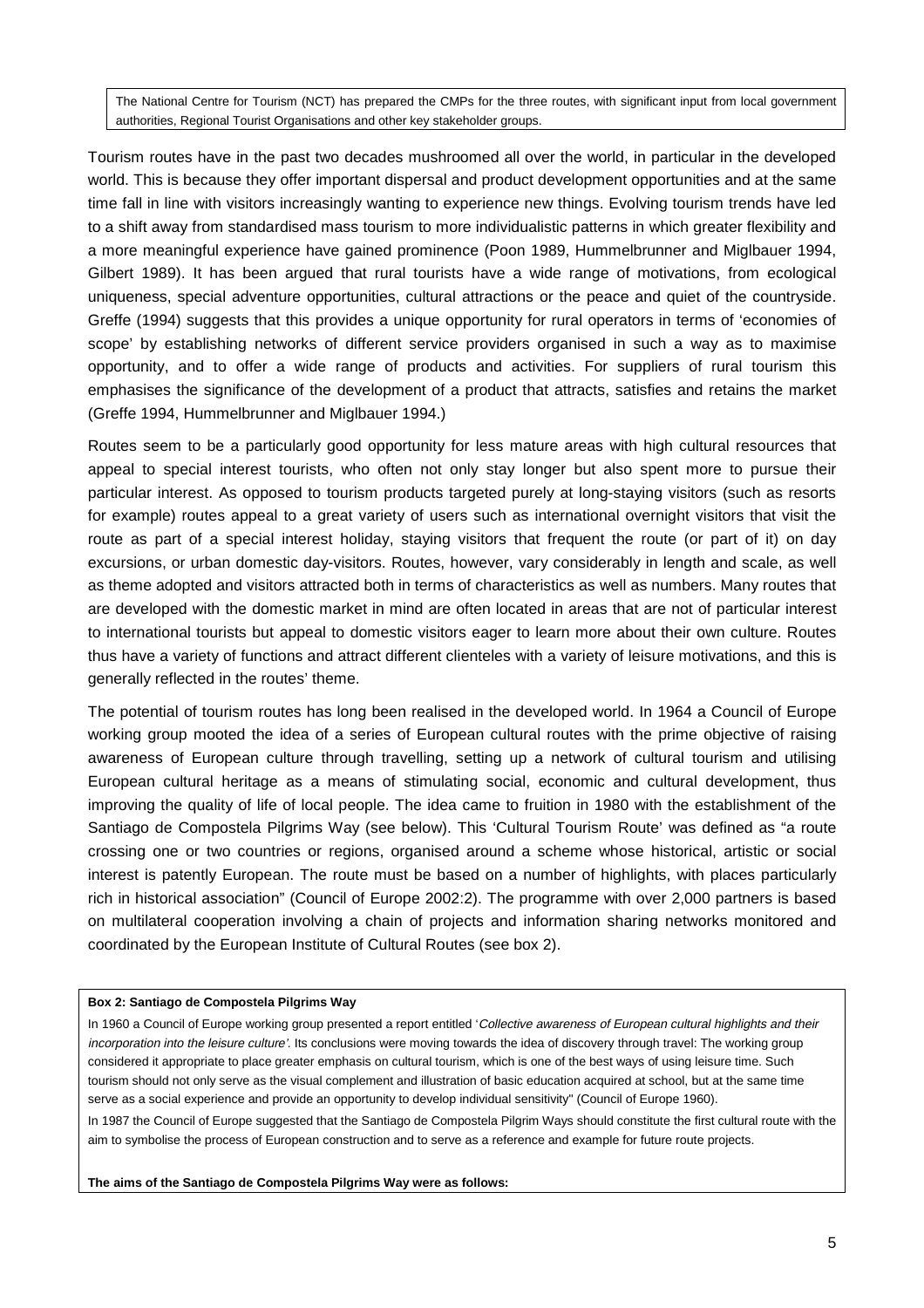- making Europe's common cultural identity more apparent and better appreciated and bringing the European public face to face with its shared cultural identity;
- safeguarding and enhancing European cultural heritage as a means of improving daily life and as a source of social, economic and cultural development;
- providing the public with new scope for fulfilment in their leisure hours by according a special place to cultural tourism and related practices.

To revitalise the Santiago de Compostela Pilgrim Ways, the Council of Europe set itself three objectives:

- to work with specialists from all over Europe to identify the routes and produce maps;
- to create a common emblem which would give a visual identity to the routes as a whole throughout Europe:
- to co-ordinate the activities of public and private partners, and in particular those in the voluntary sector and to encourage activities which respect both the sensitivities of pilgrims and of tourists;
- to provide, particularly to young people who are looking for new recreational opportunities, new ways of encouraging integration in society and ways of feeling more strongly their European identity.

The growing importance of the economic component in tourism, particularly in rural areas or regions experiencing industrial transformation led to the need for an improved definition of the project in terms of development and cultural and economic management. Finally, the diversification of the themes generated new models of functioning and considerably opened up new approaches.

#### **The principles of cultural routes of the Council of Europe are:**

- The priority of the cultural routes is and will remain cultural. Offshoots such as research, education, heritage, creativity and tourism are to be welcomed, but knowledge of others and exchanges are still the fundamental elements;
- The Council of Europe's message must be communicated based on its fundamental values: Human Rights, democracy, the rule of law. Cultural routes appear to be particularly well tailored to reinforcing values such as tolerance and solidarity and at combating unemployment, exclusion and the resurgence of xenophobic nationalism;
- The transfrontier and European dimension of the routes may (and must) contribute to the project's interdisciplinary aspect developing an awareness of our multiple cultural identities;
- The conservation and enhancement of the architectural and cultural heritage are an important part of the routes, but they can only take on their full significance when placed in a dynamic relation with contemporary creation;

Cultural Routes are here clearly not reduced to the development of a cultural tourist "product". They are based on a process of cultural cooperation which is constantly evolving thus necessitating constant action, research and evaluation, and the installation of European partnerships with the network.

The initial Compostela route (see below) had as its final destination Santiago. This has since been supplemented with:

- networks of local regional itineraries, constituting a single route or a number of geographically separated ones, but all with the same theme and the same history involving exchanges within Europe, for example Silk and Baroque;
- networks of towns or sites with a shared past, a shared historical approach or shared implementation characteristics like the Hanseatic cities, Cities of Discovery or Parks and Gardens;
- local itineraries as examples of ways of perceiving the mutual influences which run through European history. An initiative like the Wenceslas route in Luxembourg provides a voyage through time and space;
- routes based on the protection of minorities characterised by their itinerancy, such as the Gypsies.

#### **Some of the currently existing European Routes are:**

The Santiago de Compostela Pilgrims Way, Via Francigena; Rural Habitat; The Silk Routes; The Baroque Route; The Monastic Influence Routes; Celtic Routes; Mozart Route; Schickhardt Itineraries; The Viking Routes; The Hanseatic Routes; Parks and Gardens Route; Writing Frontiers, the Pont de l'Europe; European Cities Discoveries Route; Living Arts and European Identity; The Routes of Humanism; The Wenzel Itinerary; Legacy of Al-Andalus" Route; The Northern Lights Route; Popular Festivals and Rites in Europe; and the Gypsy Route.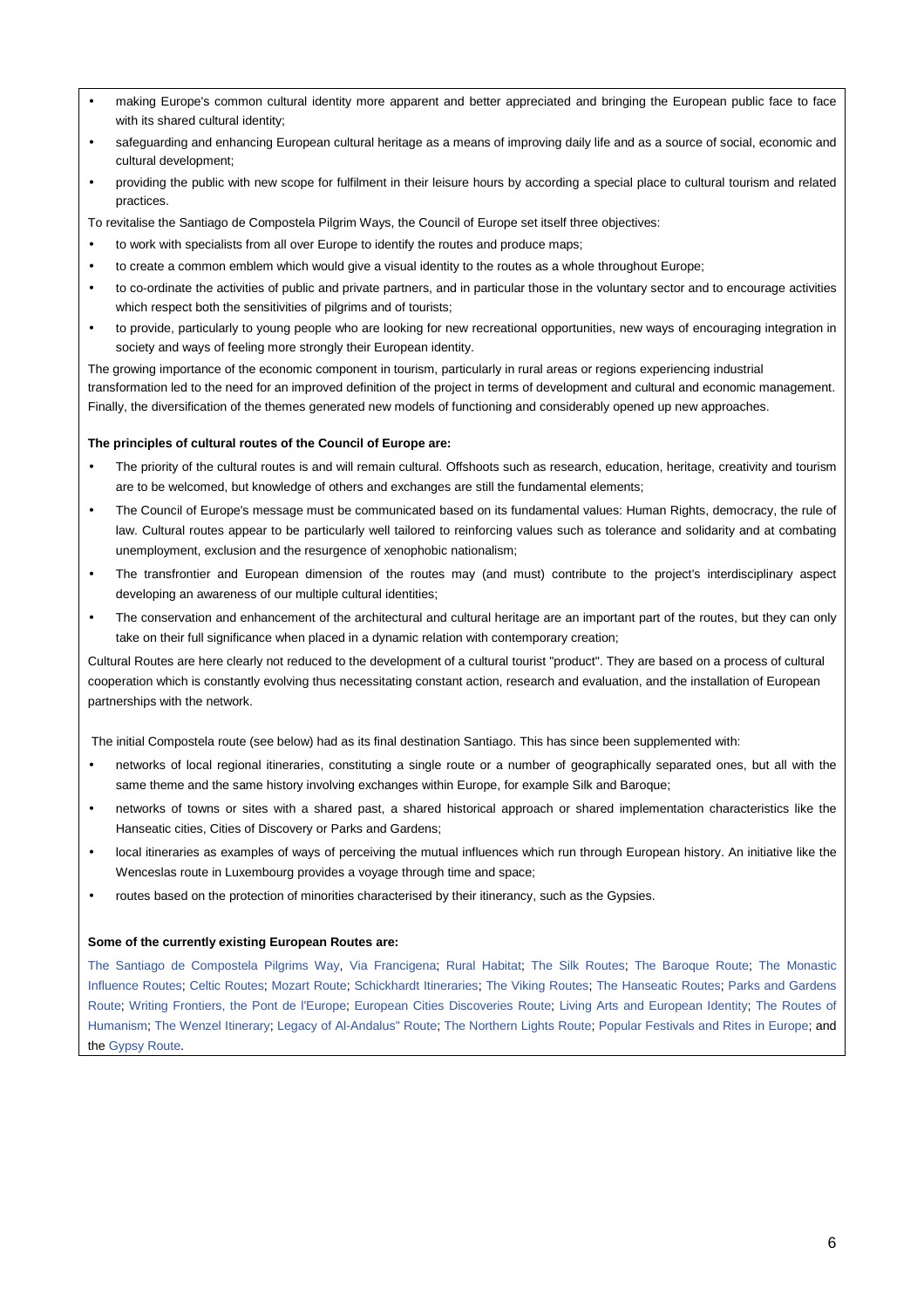

Map 1 – Santiago de Compostela Pilgrims Way

Note: The red route is largely designed as a walking/cycling path, while the black routes are mainly motoring secondary roads, designed to feed into the main pilgrims way with the final destination of Santiago.

The aims of the Council of Europe routes are to impose coherence on diverse and separated manifestations of contemporary European heritage by creating historical, economic, and cultural linkages between individual cities, smaller towns, tourist historic cities and regions. While the ensuing multiplicity of experiences enriches tourist consumption, itineraries also offer particular advantages in the promotion of tourism as a spatial development strategy, in that demand and expenditure can be diffused rather than concentrated on particular nodes of attractions.

The initiation of cooperation and partnership between different local areas, regions and even across borders is perceived as an additional benefit of such developments (Hill and Gibbons 1994). International cooperation and the stimulation of cross border flows are not only the explicit aims of the Council of Europe routes but also that of Open Africa (see box 3).

#### **Box 3: Open Africa – Afrikatourism routes**

The basic underlying principle is a route system spanning from the Cape to Cairo. The simple reason according to De Villiers was that "route networking is the easiest way of planning and the most effective way of selling tourism, while it also has many benefits for tourists" (2000:243).

The three objectives of Open Africa are:

- to stimulate the development of Afrikatourism Routes
- to gather information on Afrikatourism resources
- to disseminate information on Afrikatourism to potential participants and consumers

The first route publicised by Open Africa in 1999 was the Fynbos Route near Stanford in the Western Cape of South Africa. This route has acted as a model framework for further route development in line with Open Africa's ideals and priorities. While the concept of a tourism route is not unique the African Dream Project is clearly innovative. The Open Africa Foundation was set up by scientists, tourism experts and business people with the aim of "optimising tourism, job creation and conservation in Africa" (Open Africa 2002). The vision is to "turn Africa's natural and cultural resources into one of the most valuable products on earth, based on the business principle supply

Open Africa was established in 1993 as an NGO with the broad mission to elevate African values, pride and prosperity – based on respectful, restorative, sustainable, and profitable use of the unique qualities of Africa's human and natural environment (De Villiers 2000).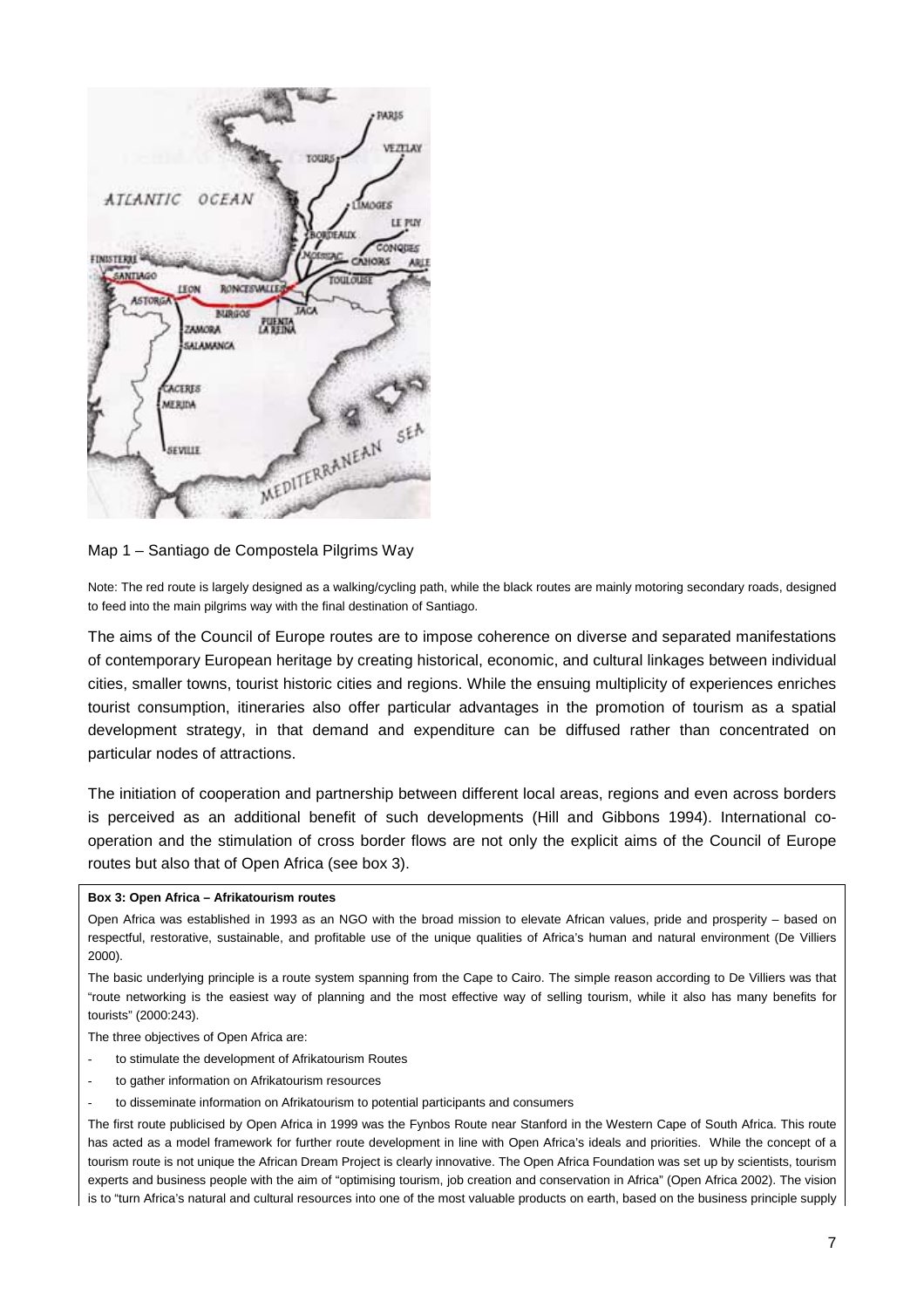and demand which dictates that what ever is rare is valuable… The aim is to link the splendour of Africa in a continuous network of Africatourism routes from the Cape to Cairo" (Open Africa 2002:2).

While the WTTC estimated in 1998 (WTTC 1998) that within a decade more than 170,000 direct and 516,000 indirect new jobs could be created across the broader South African economy by the growth in the travel and tourism industry, this boom had not materialised. Tourist markets, which stagnated between 1998 and 2001, have since then shown an up-turn but much has been confined to Cape Town and its environs. Employment creation and poverty alleviation in the country's marginalised rural areas has become ever more important. Open Africa's aim is to create routes that directly contribute to the alleviation of poverty in Africa's rural and marginalised areas while celebrating and fostering African culture and promoting nature conservation. South Africa has in recent years seen an immense revitalisation of cultural festivals and ceremonies that were long dormant, and it is expected that these routes will play an important part in using this revitalisation for the generation of economic benefits as well as pride.

Open Africa to date features 32 routes involving 80 towns and their rural areas in four countries. 791 tourism businesses account for 5,798 full-time and 2,334 part-time employment. Open Africa now has 2,331 individual, corporate, and professional partner members. (De Villier 2002)

In the United States heritage trails have long shown to provide the impetus for the development of a range of attractions and facilities along their routes (Hill and Gibbons 1994). Western Heritage trails in particular have served as a catalyst for the stimulation of theatrical productions, wagon trains and horseback trails. Hill and Gibbons (1994) argue that since tourists are dispersed along the length of the trail, carrying capacity management is facilitated, negative environmental impacts are reduced, and economic benefits more evenly distributed.

The essence of routes is that the route itself is an important element of the product. The route can function as a regional definition, a theme that transcends geographical diversity and distance to provide a spatially exclusive but integrated, marketable theme. Individual road-based travel also fits in with European travel behaviour in particular, where by far the most important transportation mode is the private car.

For communities or SMMEs to enter the tourism industry they need to create a tourism product that can be accessed and also will attract visitors. Since few destinations can offer a unique attraction that will guarantee to draw visitors, most have to consider their competitive advantages. By combining the attraction or a number of attraction providers into regional packages, thus creating greater access to a variety of products while at the same time increasing the product's appeal, routes are important tourism development strategies.

## **2.2. Concentration: the Gateway concept**

Other important tourism planning principles include the establishment of tourist gateways, staging areas, and the clustering of attractions. While the concentration of facilities and the clustering of attractions is often seen as the direct opposite of the dispersal strategies described above, it is important to show how both are interlinked.

The gateway concept generally refers to 'entry points' to a country or a region in terms of transport routes, e.g. airports, ports and motorways, through which tourists have to pass when entering a destination. Related to gateways is the principle of staging, i.e. the establishment of a 'staging area' near such a gateway. Such a staging area normally contains facilities that tourists require when first entering or when leaving a destination (if the staging area is not the final destination), or if it is the final destination it generally contains all the necessary facilities such as accommodation, services, shopping etc. Frequently, national or regional gateways are located in or near major cities, and this city becomes the staging area. As an example, the staging area in relation to international/non-local travel to the Stellenbosch winelands in the Western Cape of South Africa is currently Cape Town, which means that the majority of staying visitors are based in Cape Town and visit Stellenbosch on day-trips, in fact over 90% of visitors to Stellenbosch do so. Hotel accommodation, facilities and services, and also excursion services to Stellenbosch and environs are located in Cape Town, the staging area (see figure 1).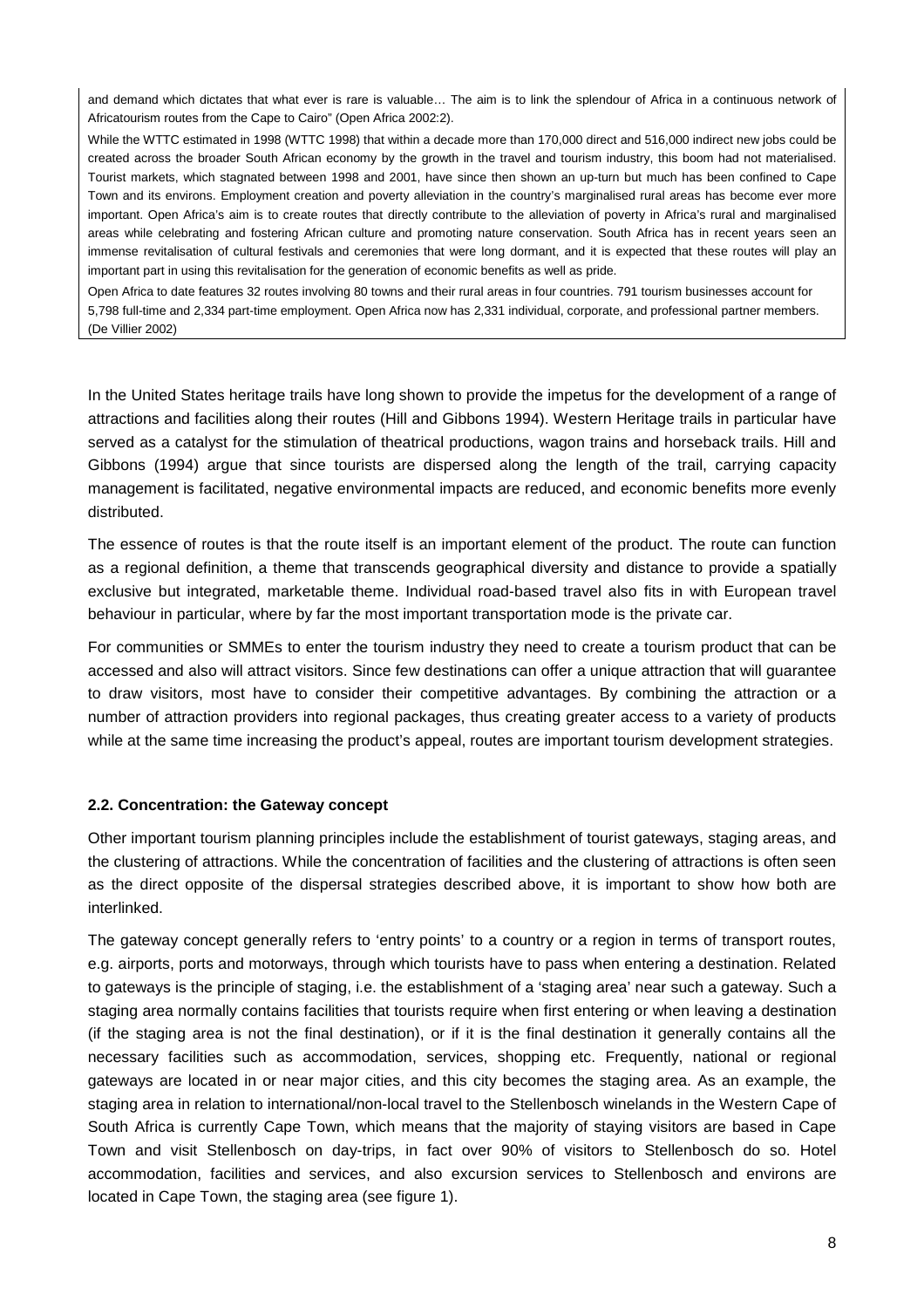

Figure 1: example of the gateway system related to the Stellenbosch wine route

According to Inskeep (1995), the clustering of attractions is an important planning principle. In order to attract more tourists to an area and induce them to stay longer, as well as making it more convenient for organising tours and providing infrastructure, clustering can provide a number of advantages which include:

- better opportunities for the planning of integrated developments and application of development, design and environmental controls;
- more efficient provision of transportation access and other infrastructure;
- convenience to tourists of facilities and services being in proximity;
- capability of concentrated development to support a variety and more specialised facilities and services;
- containment of any negative environmental and socio cultural impacts in specific areas.

Concentrated development can be important in attempting to minimise the impacts of tourism on the natural as well as socio-cultural environment in the host region. Rather than uncontrolled access to fragile areas, the controlled concentration at gateways and hubs offers the opportunity to control 'overuse'. This recognises that if one aims to protect a pristine area one will need to attract the visitors either to a selected part of the park or to areas outside. i.e. 'Honeypot' sites across Europe have been successful in drawing large numbers of rural visitors to prime managed sites where impacts can be contained and better managed, thus reducing visits to threatened and vulnerable sites (Roberts and Hall 2001). Similarly, the concentration of facilities in staging areas can minimise potentially negative impacts on the socio-cultural environment in the host destination. This was a key objective in the tourism plan for the Maldives, for example, when a decision was taken not to make inhabited islands available for tourism development in the 1980s. This segregation and the creation of tourism islands was designed to minimise disruption to established socio-economic structures. Economic consideration such as infrastructure costs, appeal to visitors, marketability, product quality and design etc are also of course important. Cancun (Mexico) is one of the most successful examples of intensive tourism concentration in a resort developed from scratch. It is estimated that Cancun now generates approx. 40% of Mexico's total tourism receipts. The tiny fishing village north of Cozumel was home to less than 200 people up until 1971 when the Mexican government singled out the north-eastern coastal region of the Yucatan peninsula for development into a major resort destination. Now over 250,000 people call Cancun home on a year-round basis and the hotel zone hosts over 2 million visitors a year. The residential section of Cancun is located on the mainland, while the "Hotel Zone" is situated on Cancun Island.

Concentrated developments as such can offer controlled development, confined to tourism spaces, minimised disruption to established practices while generating economic benefits. In the early 1990s, for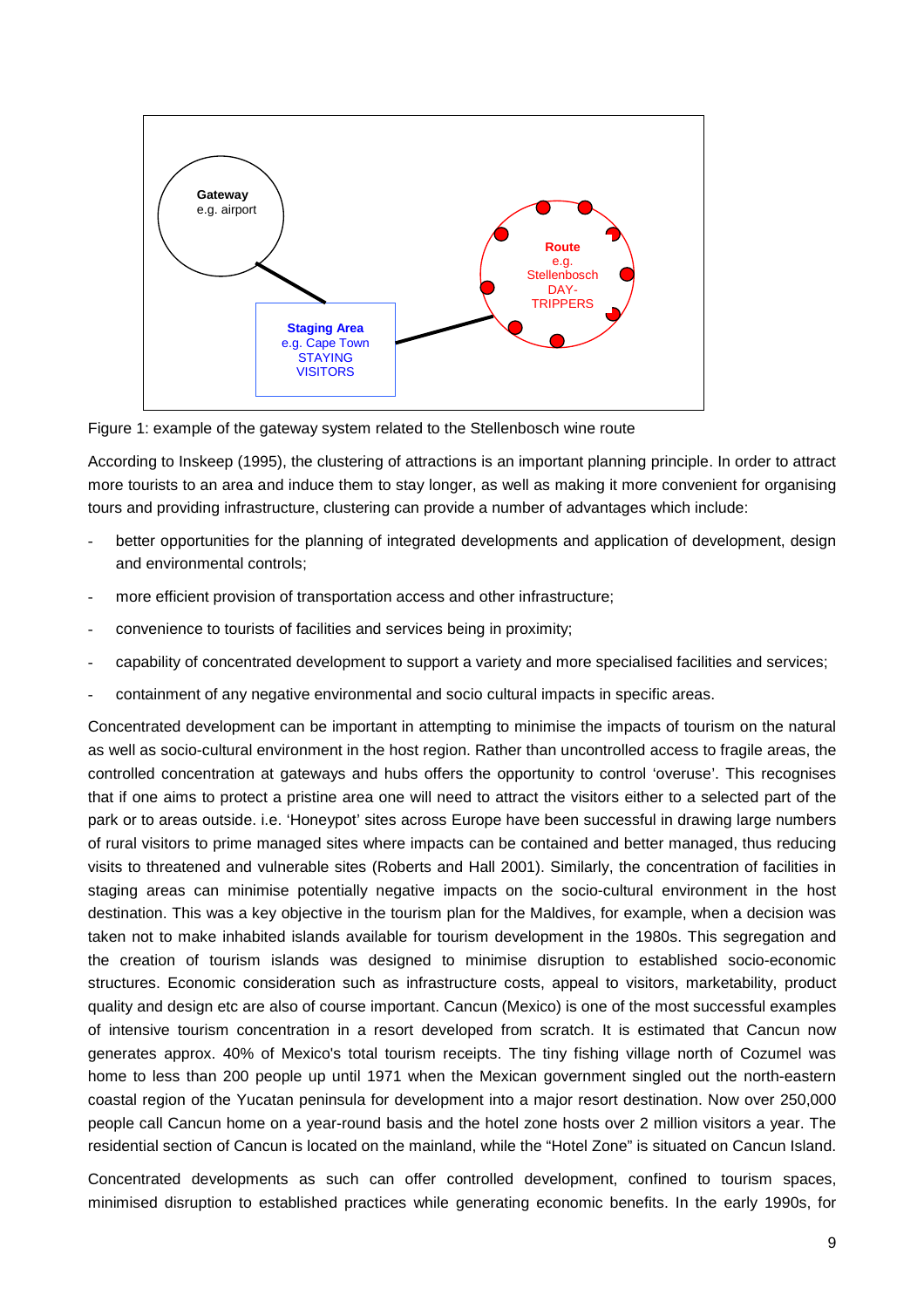example, there was an intensive debate as to the benefits of 'alternative' tourism, and some authors called for the maintenance of 'honeypot' developments coupled with economic distributive policies, rather than 'free access to all areas' (Freyer 1996).

On the other hand, Oppermann and Chon (1995) argue that the question "should concentration or dispersal be the objective of tourism?" does not arise for many developing countries. The main reason being that the lack of financial resources forces governments to concentrate tourism in areas where infrastructure is available or can be provided relatively cheaply. This lack of infrastructure is a main distinction between the situation in developed and developing countries. While governments often do not invest in tourism infrastructure development in marginal area because basic needs investments (roads, water, electricity, etc.) are prioritised, the private sector is also less willing to carry the investment burden that they feel public authorities should provide. Private sector investment thus necessarily remains in concentrated areas (Oppermann and Brewer 1996).

Important is here the complementary use of both dispersing tourists while also offering a tourism hub or minihub. Mini-hubs and the creation of new attractions not only diversify the tourism product but also enable multiple-night stays of tourists. As such they can offer the opportunity for economic benefits while containing impacts. According to Otero (1998), a high dispersion of camp sites in the main National Parks of the Patagonian Andes in Argentina, for example, contributes to environmental degradation. The relocation of campsites and day-use areas into concentrated hubs, where other services can be centred as well, is seen as a very good opportunity to combine both the need to increase economic impacts while preserving the natural environment.

Tourism hubs or gateways to routes are ideal locations for tourist information centres and activities. Box 4 shows that this potential is often not recognised leading to inefficient and costly tourism information points.

#### **Box 4: The Ayrshire & Arran Tourist Board – creating efficient gateway information points**

The Ayrshire & Arran Tourist Board in Scotland recognises the importance of strategic gateways and included in their tourism development policy that "Glasgow and Edinburgh are important gateway cities to Scotland and need to be given the remit and support to enable them to deliver the promotion of the rest of Scotland to their visitors. Additional funding support should be provided in acknowledgement of their 'gateway' responsibilities. Customer buying patterns are changing and the current Tourist Information Centre (TIC) structure is not meeting these needs. The TIC structure is hugely expensive and we need to find more efficient and effective ways of providing information to visitors by exploiting modern technology. Investment in visitscotland.com delivered locally through a network of electronic tourism information points as joint ventures. These could be positioned in a wide range of locations including airports, visitor attractions, hotels etc. This information service needs to be developed where the visitors are going to be. Libraries would not be the best locations because they are frequently in inappropriate locations, not always open at the right times, do not have the resource or local tourism information to properly service the customer and holidaymakers do not naturally visit libraries. "Fish where the fish are". Development of Gateway network needs to have a national rationale. We have far too many TICs where we don't need them and not enough where we do need them - at the Gateway points." (A&ATB 2002)

Providing information about the destination helps meet tourist expectations and enhances appreciation of the surrounding environment. Information centres can furthermore be used to function as mediating point between the traditional facilities and emerging businesses.

Information centres are typically geared to provide a broad spectrum of information about an area, but can also include information about the local community and ways of life that need to be respected. The Uluru-Kata Tjuta National Park Cultural Centre (see box 5) aims to reinforce the values of the local community through responsible promotion.

#### **Box 5: Uluru-Kata Tjuta National Park Cultural Centre, Australia**

The Uluru-Kata Tjuta National Park in Central Australia is jointly managed by the Australian Nature Conservation Agency and the indigenous landowners, the Anangu people. The park houses one of Australia's most popular attractions: Ayers Rock, or Uluru. In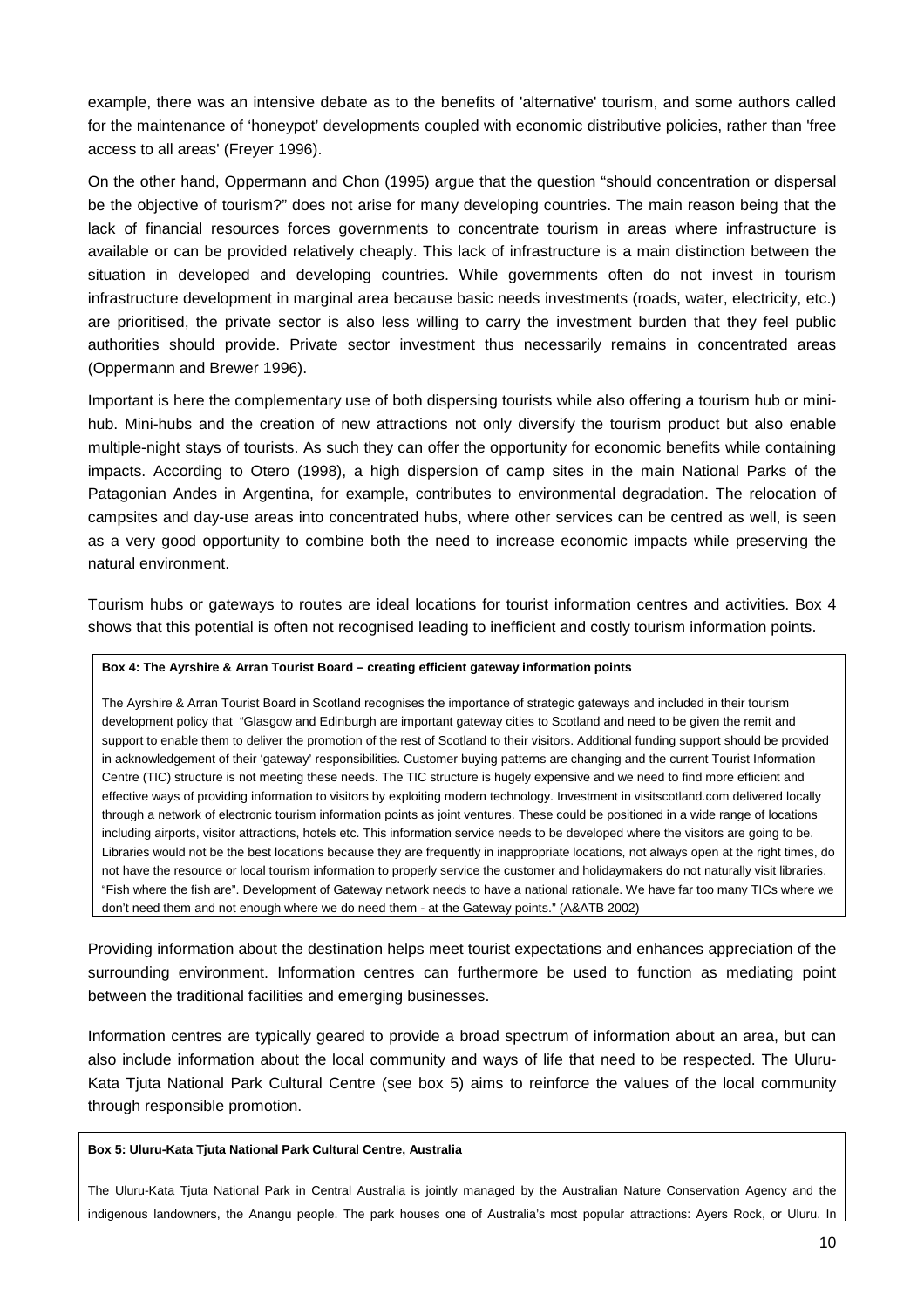recent years Uluro has become a major climbing attraction for tourists, while for the Anangu people, Uluru has retained its tremendous spiritual significance. In an effort to stop visitors climbing, the Anangu and the Australian National Conservation Agency have cooperated in developing the Uluru-Kata Tjuta National Park Cultural Centre. The centre provides information to tourists about the cultural and spiritual significance of Uluru and the surrounding area. One part of the Cultural Centre explains the sacredness of the route up to the top of Uluru and why tourists should not climb the rock. The Centre thus promotes Uluru according to cultural values. It also deepens the tourists' understanding of the place and provides a shift of focus for visiting Uluru.

The example of the Uluru-Kata Tjuta National Park (box 5) shows how visitor centres can be vehicles for unifying a community as well as revitalizing community culture. Visitor centres can become places that generate pride and help bring together visitors and the destination community.

# **3. Dispersal and route development – implications for Pro-Poor Tourism (PPT)**

In terms of economic development and poverty reduction the dispersal of tourists to previously marginalised communities can offer a number of opportunities, among them:

- Enterprise development increasing demand for goods and services of the poor;
- Employment and income opportunities;
- Collective income:
- Conservation and rejuvenation (cultural and natural);
- Capacity building; and
- Infrastructure development.

Tourism routes have been at the heart of dispersal strategies. It is however also important to recognise that the development of tourism routes and gateways do not necessarily imply that they are linked to an explicit PPT emphasis. For example, the Midlands Meander in South Africa as discussed by Rogerson (2002) was set up to increase the sale of products produced by the traditionally 'white' farming industry in this area of Kwazulu-Natal. While the meander has been very successful in terms of attracting visitors and increasing sales, linkages to poor producers were very limited.

Routes are generally developed, both by the public sector as well as the private sector, to increase the attractiveness of the area and the tourism product with the aim to generate income from tourism. Often, but not always, this does not have an explicit PPT focus.

Route developments can have a strong PPT focus, in that it can combine the development of a commercially successful route with increased linkages with poor producers. Commercial viability is the basis on which routes can be judged as being successful; it is also *the* requirement for being pro-poor, i.e. while it might be ideologically fantastic to create a route that involves poor producers per se, a route, or any PPT venture, is only benefiting poor producers if it is a successful commercial venture bringing in tourists and spending. This essentially often means linking in with traditional tourism structures and extending them to incorporate new features, new products and new stakeholders. Essentially this means the development of a product that is attractive to the market; a product that benefits from synergy effects due to linkages to traditional industry structures; a product that is based on resources that poor stakeholders posses and are willing to share; and the inclusion of new (and possibly difficult and untraditional) stakeholders in the planning and delivery of this 'new' product.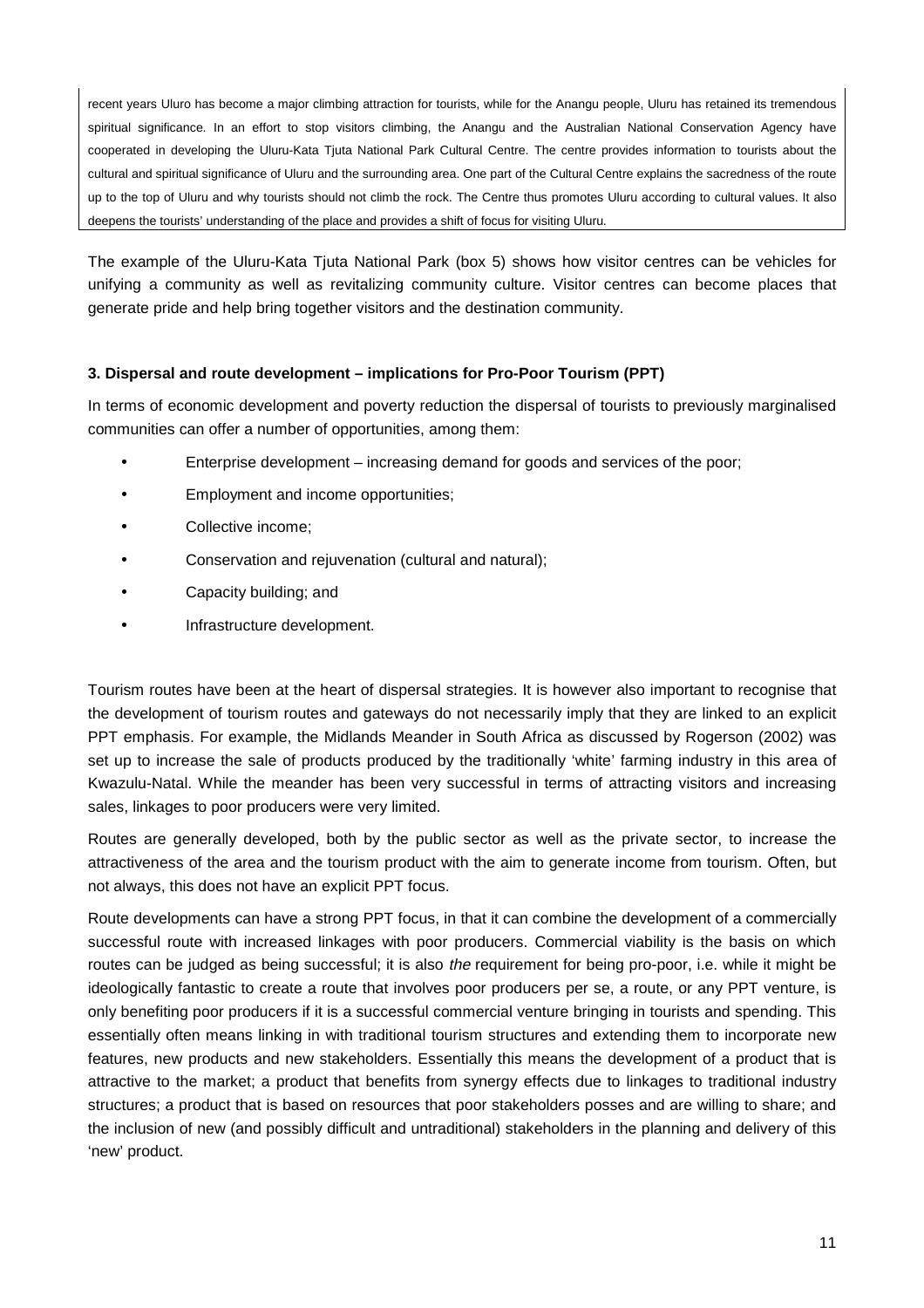## **4. A route example: South African wine tourism and wine routes**

Wine tourism is a form of special interest tourism (Hall 1998) which, in particularly in Europe, has largely been developed in the form of official wine roads or wine routes (Hall, Sharples, Cambourne & Macionis 2000). Hall and Macionis (1998) define wine tourism as "visitations to vineyards, wineries, wine festivals and wine shows for which grape wine tasting and /or experiencing the attributes of the grape wine region are the prime motivating factors for visitors".

The Western Australian Wine Tourism Strategy shows the strong link that exists between wine tourism and destination marketing by defining wine tourism as travel for the purpose of experiencing wineries and wine regions and their link to local lifestyles. Wine tourism, thus, encompasses both service provision and destination marketing (Government of Western Australia 1997).

In South Africa the wine industry is one of the few industries that is genuinely concentrated outside metropolitan areas and hence plays a vital role in regional development, employment generation, corporate investment, business growth, and tourism in rural areas. The South African wine industry is, however, also an ultimately 'white' affair, characterised by lack of black ownership and lack of linkages to 'black' SMMEs in particular when discussing wine routes.

The South African wine industry is one of the oldest outside Europe with the first vineyard planted in the 1650s. It is also one of the most geographically concentrated and 95% of South Africa's 105,000ha of wine grape vineyards are found within a maximum of 200km from Cape Town City. Approximately 215,000 persons (farmers, employees and dependents) are involved in the industry's primary, secondary and tertiary economic activities. In terms of total wine volume the South African wine industry is the  $8<sup>th</sup>$  largest in the world, with 355 registered wine estates (Winetitles 2002), the overall majority of them are 'white-owned'.

The wine route concept is based on the idea of a 'bounded space', i.e. an officially demarcated wine region which defines for members an identity that proclaims unique attributes for their wines and cultural heritage. Wine routes are characterised by natural attractions (the scenery), physical attractions (facilities such as wineries on wine estates), vineyards, and roads and markers (signposts) directing the tourist to the individual estates and guiding him/her along the route as a whole. Hall et al (2000) argue that usually a wine route consists of a designated itinerary (or several) through the wine region which is thematically signposted as well as interpreted via a leaflet and map, which notes the different vineyards and winemakers and provides information on sites with historical or other interests. The itinerary, as in South Africa, comprises traditionally the visitation of several wineries linked to the tasting and sale of wine, with a possible visit of the regions main towns for shopping and heritage purposes. However, as in South Africa, the itinerary generally does not include an interlinking with 'black heritage' but is purely product orientated, i.e. the marketing and sale of wine.

The synergy between tourism and the wine industry is that both rely heavily on regional branding thus providing an ideal combination (Fuller 1997, Hall and Macionis 1998). The mix of environmental, cultural and social features convey a distinct character to each wine route which is recognised and valued by tourists. The concept of the wine route also incorporates images that sustain the notion of exploration and discovery. This expectation is encouraged by (advertised) claims of distinctive attributes that are particular to the route.

The successful building of the brand identity and image of the winery, the wine region and the wine country of origin is arguably the single most important factor that will determine the success of the route. Tourism is fundamentally about the differences in place (Relph 1996) while wine is one of the rare commodities that is branded on the basis of its geographical origin (Merret & Whitwell 1994).

The Western Cape wine region in South Africa, while not located near South Africa's main domestic generating area and only megametropolis Gauteng (Johannesburg, Pretoria and the East and West Rand), benefits from its proximity to Cape Town with a large domestic and rapidly increasing international market.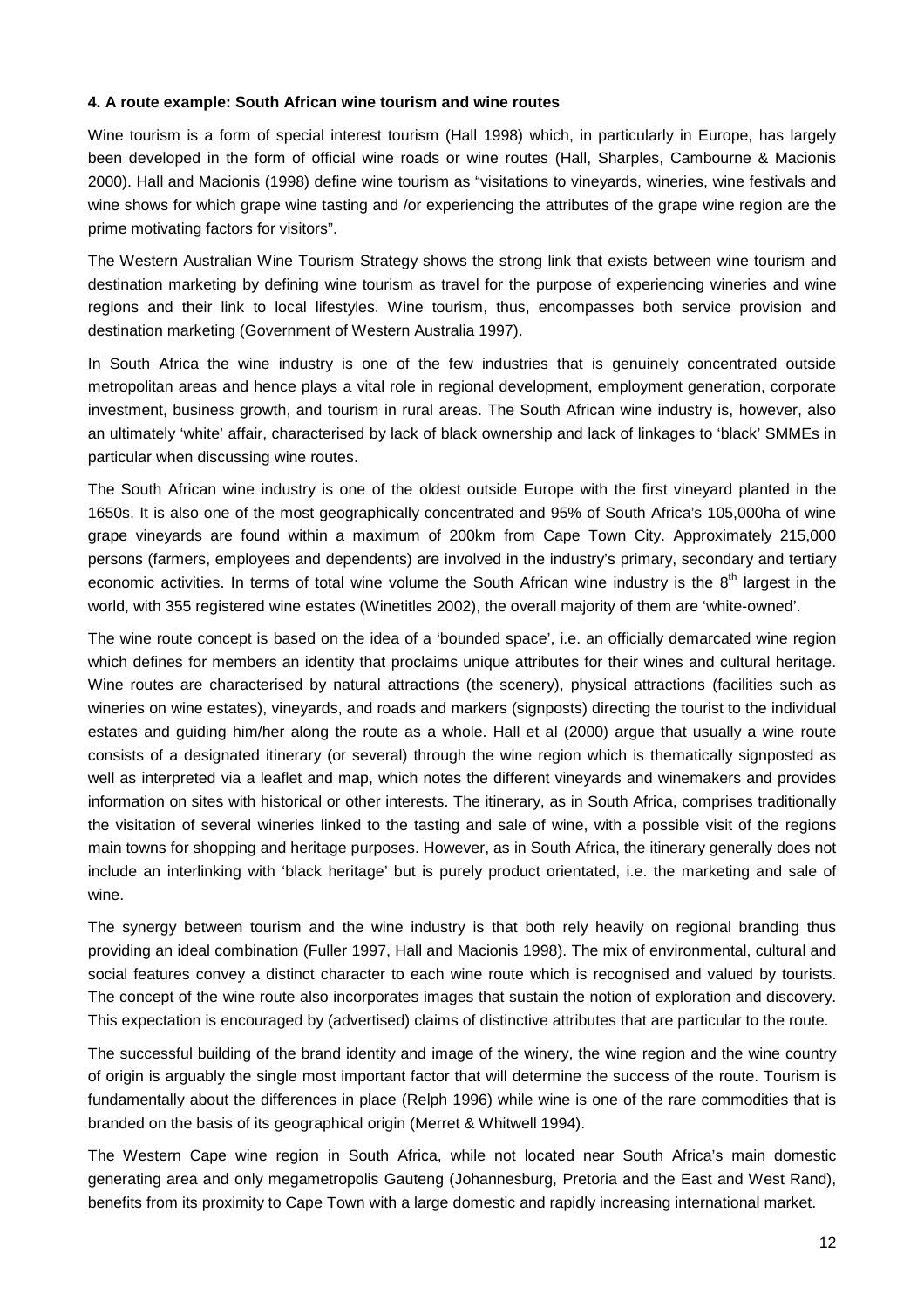Stellenbosch was the first official wine route in South Africa when it was established in 1971. Since then, 15 more routes have been added to South Africa's wine route system which now enjoys the reputation of being one of the best wine route infrastructure system and winescapes in the world (Bruwer 2003). Stellenbosch is still by far the largest and most influential route (attracting 36% of all wine route visitors in South Africa) followed by the neighbouring Paarl and Franschhoek routes.

Tourism is often initiated and developed because of expectations of employment multipliers. Grape growing, harvesting and winemaking is highly seasonal and even wine tourism itself is a seasonal activity. In South Africa it is estimated that employment created through the wine industry, be it through involvement in wine making or through wine tourism, is dependent on seasonal part-time employment (i.e. 36% of all employees in the wine industry are seasonal workers).



**Map 2 – the Stellenbosch wine routes** 

Bruwer (2003) states that if the wine tourism/tourism related component at wine route estates is isolated from the overall wine industry, it provides for only 5.2% of employment. Similarly, when the restaurant/food related component is examined it is seen that it only provides 5.5% of employment. Thus in total just over 10% of employment in the wine industry is attributed to the tourism linked activities. On the other hand, estimates for tourism induced employment in the Champagne region in France indicate nearly 20% of total employment.

In South Africa 49% of wineries are privately owned while 15% are cooperatives whose numbers are strongly decreasing. Involvement in wine tourism means a considerable amount of investment away from the core business of any estate. Bruwer (2003), for example, estimated that it would take a winery 12.3 years on average to become established as a destination on a wine route. A few wineries, those well known, attract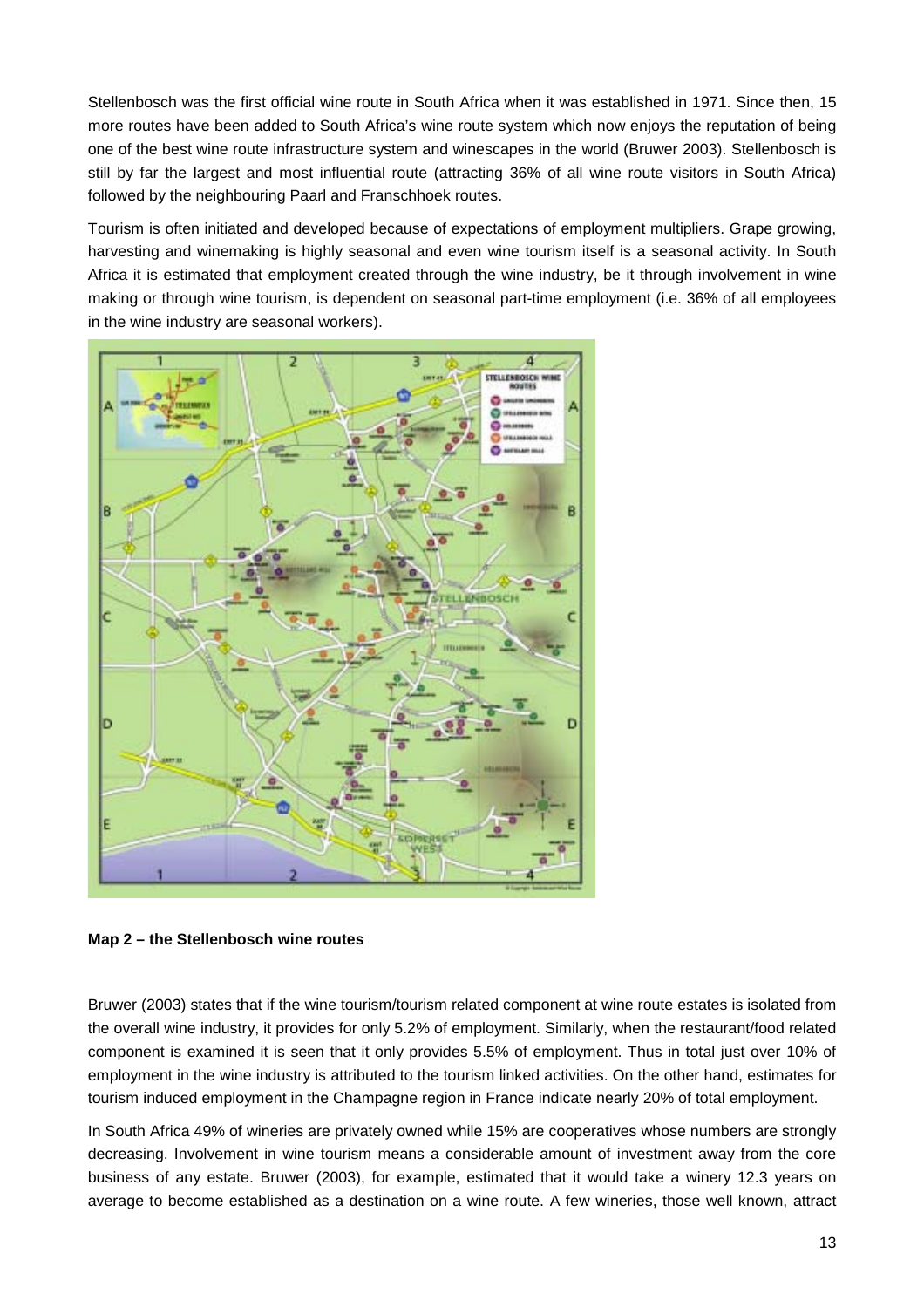the majority of visitors. On the other hand the involvement of a company in wine tourism is dependent on the size of its operation. That is, smaller companies have a far higher degree of involvement (or reliance) than medium sized or larger companies. In South Africa, the largest portion of wine is produced by large companies who are generally not involved in tourism, at least not in wine routes.

The South African wine route system is well established since there has been strong and continuous involvement of wineries for over 25years. The main advantage of South African wine routes, when compared to Australian ones for example, is their proximity to main urban generating areas (i.e. Cape Town). 74% of all South African wine estates are situated within a radius of 45-50 minutes easy driving time from the city centre of Cape Town, and the distance mean between a winery and the nearest town is on average 11.5 km. Their proximity to Cape Town guarantees a high number of resident day-trippers and also international and domestic visitors that have their holiday base in the city.

The product that the wineries offer is very uniform and what could be expected from traditional wine route members. Only 7% do not provide tasting, while only 12% do not sell through a cellar door. Apart from wine tasting and wine selling a feature of the South African system is a high proportion of wineries offering wine estate tours (53%) and 'meet the winemaker' (38%). Compared to wine routes in other countries, however there is a low presence of historic buildings and cultural attractions (only 23%). While restaurants (23%) and picnic areas (27%) feature prominently, the South African wine industry is not particularly involved in the accommodation sector. Only 13% of wineries offer accommodation and provide a total of 682 beds. This is related to the characteristics of the segment attracted and prevalence of day-tripping. It is, however, also an indication for the predominantly production orientated character of the South African wine industry (Macionis 1998, Macionis and Cambourne 1998, Hall et al 2000). Related to this production orientated character Bruwer (2003) questions the value that non-traditional facilities such as hiking/biking trails, horse/pony rides or swimming pools can add to the wine tourism product. He argues that it might actually distract from the core product and he presents a study, which shows that less than 50% of visitors are motivated by either learning about wine, meeting the winemaker, socialising with friends and family, festivals or events, eating at winery or entertainment. The three main motivators are wine purchasing, wine tasting and the scenic landscape. Again this highlights the production orientation. Routes are seen as a good opportunity to push sales rather than to diversify away from the core product. In South Africa 20% of all wine is sold on location and the cellar door sale accounts for 78% of total income derived from wine tourism (Bruwer 2003).

Wine routes in South Africa are very successfully aimed at day-tripping tourists with the objective to increase direct sale and promotion of wine. It is extremely product orientated and currently offers little opportunities for linkages with non-wine suppliers.

## **5. The key ingredients for successful route developments.**

In essence, tourism routes, when well designed and imaginative, can deliver the following benefits:

- spreading the economic benefits more widely geographically by developing tourist facilities and services such as restaurants and shops along the tour routes, which will encourage tourist spending at those stop-over points:
- providing additional employment and income, both directly and indirectly, through local facilities and services required to operate tour programmes: and
- expanding the tourist markets and extending the average length of stay of tourists by providing a variety of attractions and activities.

However, in order to achieve this, the following **key ingredients** are needed:

**1. cooperation networks, regional thinking and leadership**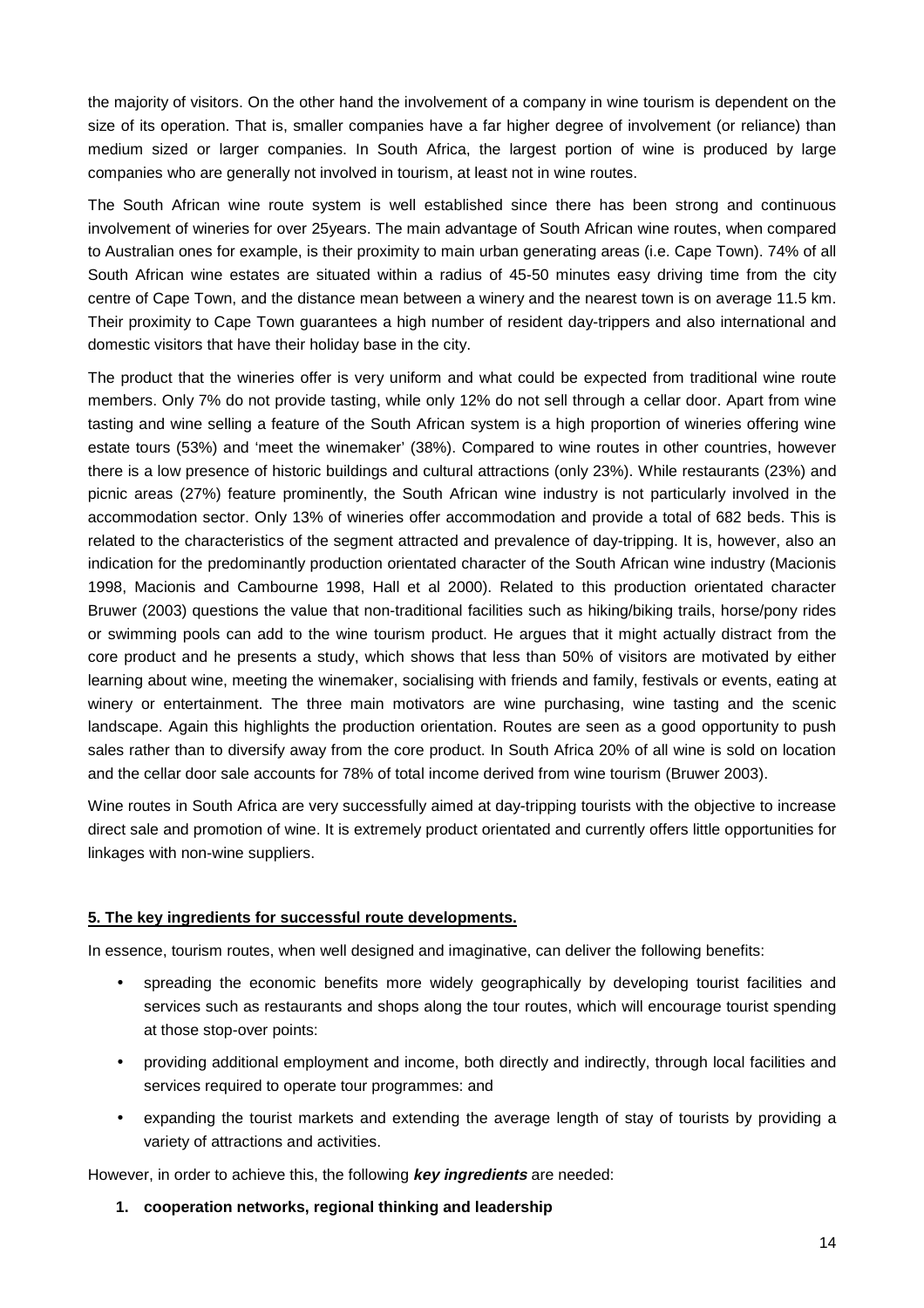## **2. product development, infrastructure and access**

## **3. community participation, micro-enterprise development and innovation**

## **4. information and promotion**

## **5. an explicit pro-poor focus**

The examples of the Heritage Trail projects in the Czech Republic (box 6) and the Kabaka's Heritage Trail in

Uganda (box 7) highlight the potential obstacles to trail developments, but also their achievements. **Box 6: Heritage Trails Czech Republic - Key obstacles and ingredients of success** 

Key challenges to rural tourism development in the Czech Republic include:

Lack of government support;

- Need for co-ordination and local leadership to make the concept of Heritage Trails work. Because they involve a range of smallscale tourism products and providers, and the very concept rests on linking these conceptually and logistically for the tourist, coordination is essential. But where the local leadership to achieve this has been lacking, the HT concept has not flourished;
- Lack of statistics and feedback (via government) for adaptive management and marketing.
- Lack of resources for updating marketing material;
- Slow pace, small scale of economic impacts to date;
- Uptake of the new product. HT is constrained by strong competition from other tourism destinations in the Czech Republic (in particular Prague), and from other packages also sold by tour operators. While commercial competitiveness is sufficient for some gradual success in at least some of the sites and areas, the investment in rural tourism cannot create a sudden boom.

However, some particularly valuable elements of the Heritage Trail strategy emerge:

- On-going and repeated attempts to build institutional collaboration. Although progress has been slow, institutional collaboration does occur.
- Defining the rural product through the creation of 'heritage trails'.
- Providing approach, tools, and marketing material that could easily be replicated and taken up by others (particularly at *kraj* level). Thus the initial project work could serve effectively as a demonstration for catalysing wider change. This is important to note given the donor shift away from projects.
- Addressing marketing and customer information at the same time as developing the product and resource.
- Working with counties (kraj) as they have gained an administrative role, and helping them develop their interest in rural tourism promotion in very practical ways. The state of the Holland, Burian and Dixey 2003)

#### **Box 7: Obstacles and success factors for the Kabaka's Heritage Trail in Uganda**

The main obstacles in the Ugandan context emerged as:

- Low level of development and lack of skills at community level. The formation of the community associations, their business planning, product development and marketing training took much longer than anticipated to reach a reasonable standard for foreign and domestic tourism markets. The practical concomitants of low development, such as lack of telephones and access to credit, also pose a challenge for building product quality.
- Limited international tourism in Uganda. While international visitors could provide a strong and culturally interested niche market. continued insecurity is constraining the growth of international arrivals. The domestic market for the trails is important but limited. Marketing to either group is slow and needs greater investment of resources. The knock-on effects on small-scale producers can be substantial: one year without tourists may mean the collapse of a small tourism enterprise without an adequate financial safety net to get through the tough times.
- Implementation obstacles: the initial project time period of two years was too short and the design over-ambitious. Resources and expertise in some areas have been insufficient, while funding delays exacerbated problems. The project did achieve most of its objectives over three years although the time period was simply insufficient to fully implement a bottom-up participatory approach to product identification and marketing and to help the communities achieve their enterprise and management objectives. However, with this type of intervention, which is always likely to depend on donor support, short-term funding cycles are likely to remain a problem unless donors change their way of operating, or investors are found from elsewhere.

Strategies that emerged as important are:

- Building community associations, not just entrepreneurs, in order to serve the social development objectives of the approach;
- Working with women and specifically with craft producers, to get activities going;
- Investing in training at community level, including exchange visits;
- Building on traditional cultural assets and tapping into the cultural niche in the market;
- Developing innovative land user rights agreements;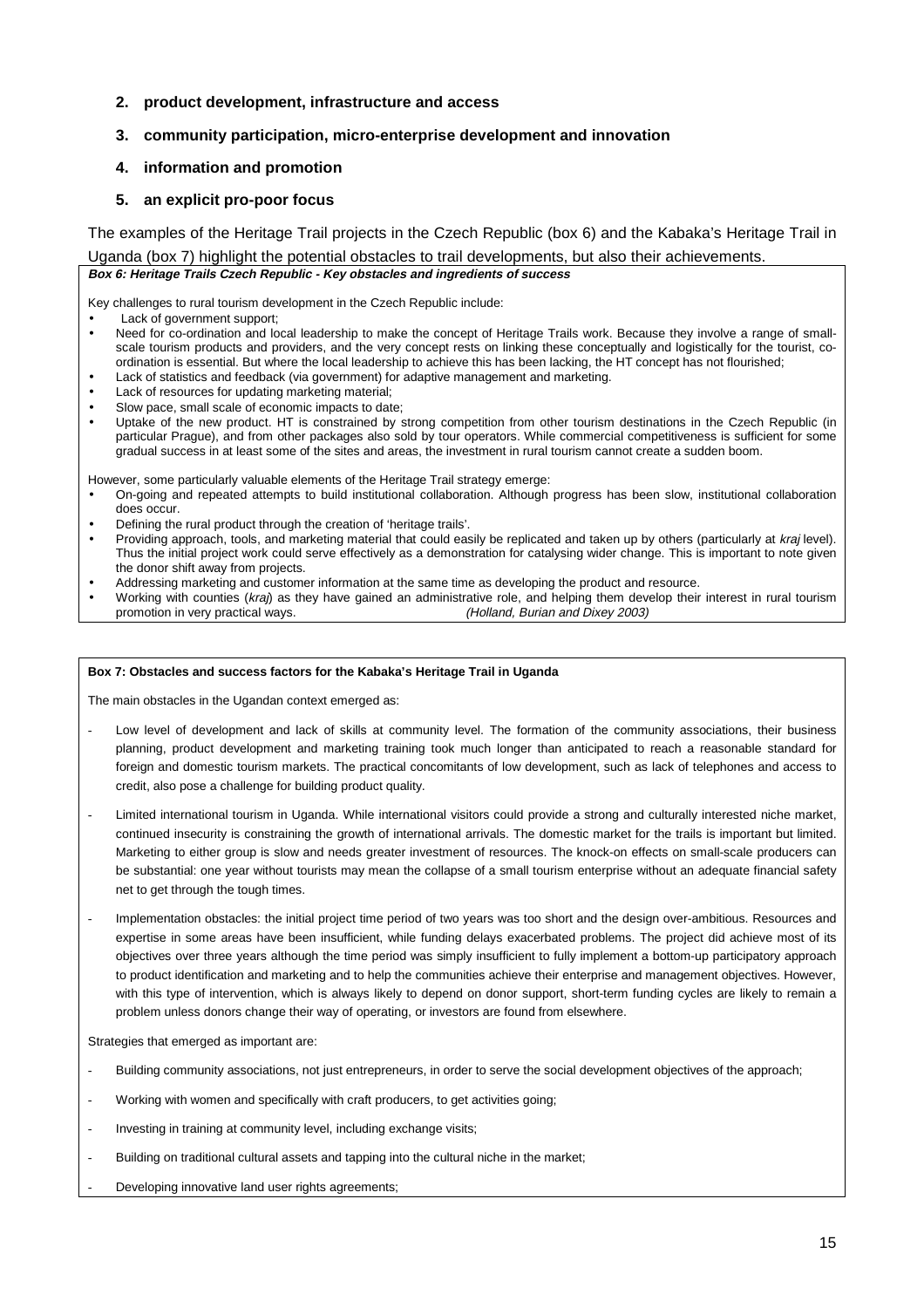- Building partnerships with a range of national institutions, and building capacity in UCOTA. These partnerships become particularly important now that the concept is being extended to other sites;
- Developing a range of marketing strategies and readiness to focus on the domestic sector and on schools. Building links with tour operators;
- Focusing the pilot on sites near Kampala to minimise logistical and security problems, and maximise the benefit of support from the Kabaka (King). (Kabaka (King). (Kabaka (King). (Holland, Burian and Dixey 2003)

## **5.1. Co-operation networks, regional thinking and leadership**

The main essence of route development is the formation of co-operative networks among a multitude of often very diverse tourism suppliers. When establishing a route, a good framework for a region is to build-up and maintain collaboration agreements between government and the local council, private enterprises and associations, the tourism industry, and local communities. Cooperation is here seen as the productive factor that is necessary and able to harness the energies of all involved with regional development, for the benefit of creating jobs and economic and cultural development (Europaeische Weinstrassen 1999). These collaborative associations can best be described as route networks, characterised by parties being mutually dependent on resources controlled by others and there are gains to be had by pooling the resources together (Hall et al 2000). The formal and informal arrangement between wine route estates, tour operators and the food industry, for example, highlight the significance of horizontal and vertical linkages in the network. The example of the Heritage Trail project in the Czech Republic illustrates the importance of establishing partnerships as the key entry point to the 'making of a heritage trail (see box 8).

#### **Box 8: Heritage trails in rural areas of the Czech Republic, a project by the European Centre for Eco Agro Tourism, CZ**

The key steps for establishing the Czech Heritage Trails were:

Step 1:Establish partnerships to create the Heritage Trail

- Core partners needed to be identified before funds could be received for enterprise development: e.g. a UK based organisation, and one or two destination organisations as lead partners.
- Post receipt of funding, priority work in destination is to build on these partnerships and create further partnerships through a stakeholder process that evolves from the activities outlined in the steps below.

Step 2: Identify the area and tourism products of the 'trail' with partner organisation(s)

- Clarify geographic area of the trail. This can include, rural, urban, or a mix of these environments, usually dependent on the objectives of the enterprise development intervention.
- Clarify the products to be included, such as:
	- Heritage sites natural and cultural (tombs, museums, castles, national parks, rivers, lakes)
	- Cultural interest traditional and modern arts, crafts, music, dance, wine & beer making.
	- Accommodation, food and drink providers (hotels, guest-houses, B&B, self-catering, campsites, restaurants)
- Decide on how these products will be accessed and how they will be linked to create the trail i.e. what forms of transport can be used, but also what is 'unique' about the trail and what is has to offer.
- Step 3: Train 'trail' stakeholders with partner organisation(s)
- Market analysis of tourism markets to identify which tourists to target
- Develop a marketing strategy that meets identified demand with tourism producer capacity.
- Train an in-bound tour operator and/or partner organisation(s) to manage arrivals, transfers, departures, and travelling between each location on the trail – walking paths, cycle routes, car hire, public transport. This includes ensuring HT sign-posts are in place on the trail and existing maps, and specially created HT maps, are available for tourist information packages.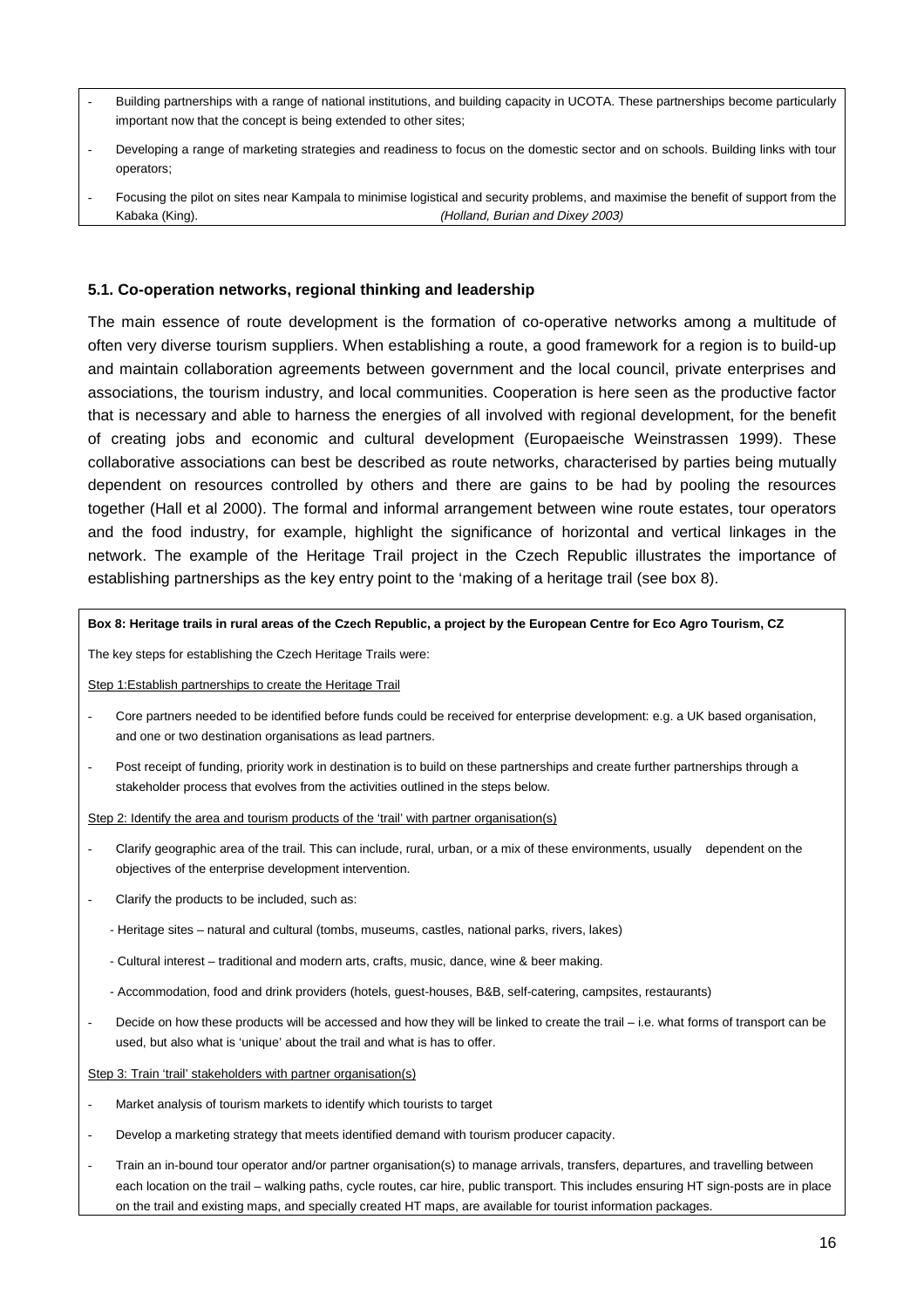Decide on price that tour operators should charge for the HT package including transport to destination.

Step 4: Market the Heritage Trail

- Prepare marketing materials brochures, maps for self-guided tourists, web site, video, CD ROM, e-zine.
- Distribute materials to identified markets national tourist board offices, tour operators.
- Direct marketing through domestic and overseas tour operators contacted by HT management, either by visits (Travel Fairs, arranged appointments), or by email and telephone. (Holland, Burian and Dixey 2003)

An essential element of setting up routes is thus intensive cooperation as opposed to competition between the variety of attractions and tourism suppliers. The power of collaborative arrangements has been recognised in the field of tourism on a variety of scales. From local to international level, tourism planners and operators seem to have moved away from adversarial models of operation, discovering the power of collaboration (Selin 1993, Crotts, Aziz and Raschid 1998). The benefits of joining alliances have been documented by Su, Kensinger, Keown and Matrin (1997), for example, who found that in a study of 345 strategic alliances between 1983 and 1992, partnering firms showed better operating results than their nonpartnering peers. In the tourism industry alliances offer the opportunities to market a product far more widely while at the same time reducing competition among suppliers as they are starting to work together. This is of particular importance when new products are developed, experience and capacity are limited, financial means and marketing power are lacking, and innovative structures, which often face severe opposition and competition from traditional set-ups, are being developed. However, establishing collaborative networks is an extremely difficult undertaking especially in the tourism industry, which is characterised by a plethora of small-scale business with highly diverse and often competing operating practices and goals.

Many collaborative networks and routes have only been established and can only be sustained because of a small number of key individuals that acted as driving force and leaders. Open Africa, but also the Stellenbosch wine routes, are good examples of how important the vision and power of a few key individuals was to the development of the idea and the success of the route. In the case of Open Africa, these were a small number of scientists and tourism specialists who wanted to contribute to the conservation, but also marketing, of the unique African heritage. In the case of Stellenbosch, these were viticulturists who saw the opportunities for increasing the sale of their core product: wine.

Networks as in the case of Open Africa, however, also allow people with common interests to share ideas and brainstorm solutions to resolve common issues. Open Africa's link to the Centre for Afrikatourism at Pretoria University is one of the outcomes of intensive network activity. Information and resource sharing is also one of the main aims of the Council of Europe's cultural routes described above. The Rethinking Tourism Project (http://www.rethinkingtourism.org), another example, is a network that shares current information among indigenous peoples to increase informed decision-making on issues related to tourism. Networks can benefit particularly those communities, which have limited access to up-to-date information. The start-up of networks, however, requires significant effort and funding that may not always be readily at hand, particularly in remote or disadvantaged areas.

Regional development is often at the heart of collaborative route networks. The potential of regional collaboration and the synergy effects that can derive from pooling resources are however often not realised. Moss (1998) argues for example that "there are the greater economies of scale and appropriate scale arguments for communities within a region to cooperate with or coordinate their scarce human, natural and economic resources in the context of common tourism objectives. However, this potential is seemingly seldom taken advantage of."

The European Commission on Enterprise Policy, Distributive Trades, Tourism and Cooperatives emphasises the benefits of interregional cooperation (CAC 1995). Regionality in tourism can: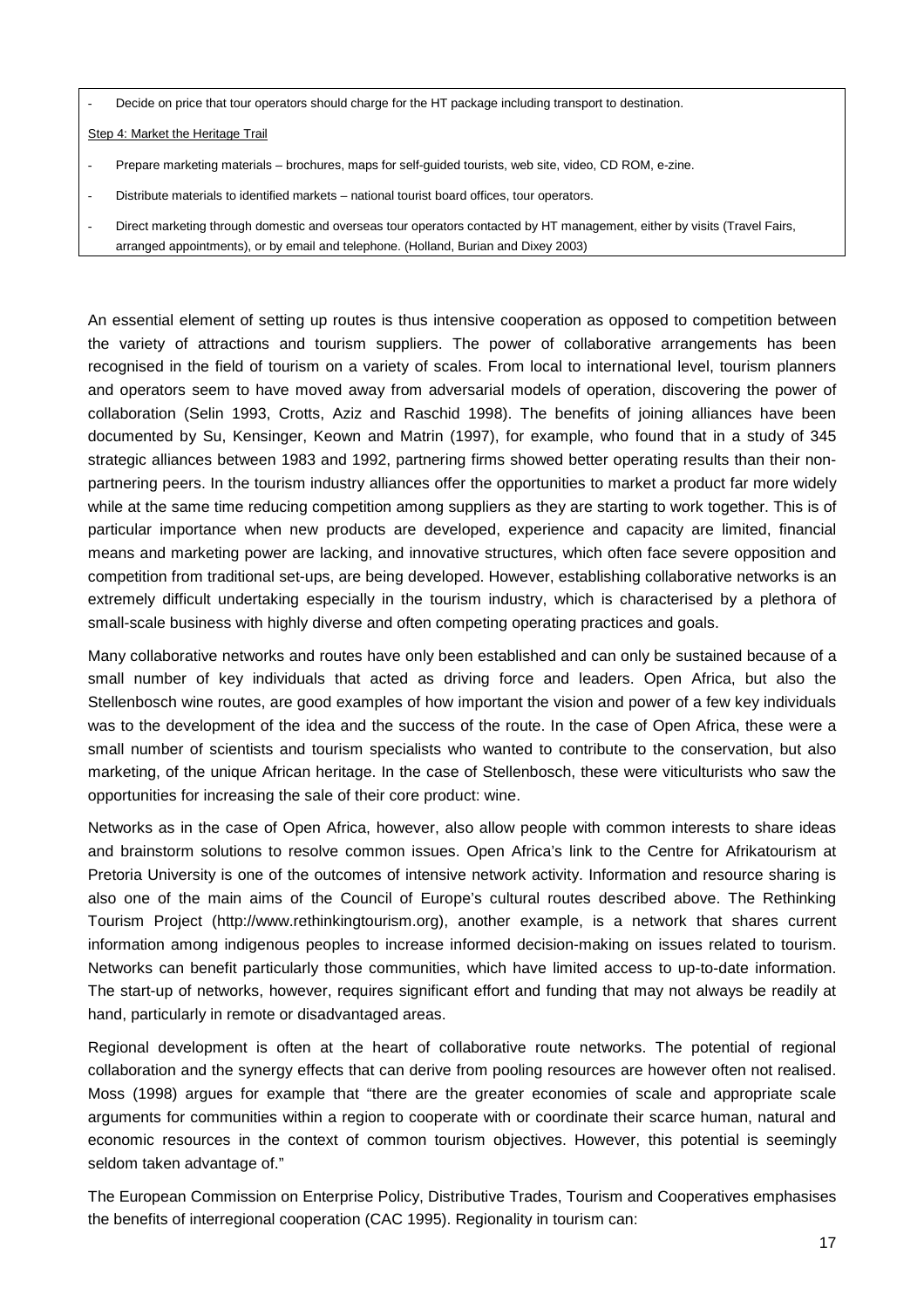- create environmentally compatible conditions,
- ease existing political tensions.
- strengthen regional competitive advantages through unity.
- create greater demand through product diversification,
- create a greater flow of goods and services as well as information systems, and
- enhance quality control through standardisation.

By adopting a regional development strategy, communities within a region can potentially avoid social disharmony caused by competition between villages or towns.

The example from the Czech Republic (box 9) highlights the synergy effects gained from collaboration in a highly competitive tourism market place, while in the instance below, the Province of Alberta (box 10) adopted a regional perspective with regard to community tourism planning, financing and marketing.

## **Box 9: Regional Collaboration of Czech Inspiration, Czech Republic**

Czech Inspiration is a regional community-based tourism project initiated in 1995 by the mayors and councils of six small towns in South and Central Bohemia of the Czech Republic. The primary objective for initiating the project was to protect cultural and environmental resources through tourism, and to compete with the Prague capital region for income from tourist activities. The towns work together in planning and implementing their cultural calendars, regional circuit itineraries, marketing campaigns, and in identifying and dealing with tourism-related issues. Another attribute of this regional collaboration is its increased political and economic capacity to deal with public and private external forces.

## **Box 10: Regional Community Tourism Action Planning: Alberta, Canada.**

Alberta's Department of Tourism and Multiculturalism worked with community tourism action planning as a means for local selfhelp tourism development. The department provided the guidelines for development according to its provincial tourism strategy through which communities developed local area tourism plans. This provincial body encouraged self-regulation and decisionmaking, as well as broad community participation. It also promoted a sub-provincial regional cooperative perspective by recommending inter-community communication and exchange of ideas during the planning phase, and by considering financial assistance to regional networks.

KwaZulu-Natal is a good example of a case where the lack of collaborative arrangement has in the past been one of the main obstacles to integrated and coordinated tourism development. Too many organisations with little synergy between them were involved in tourism. The lack of clarity regarding roles and responsibility (such as the roles of the Department for Economic Development and Tourism, KZNTA and the former KZN Economic Council) have led to duplication of development plans and lack of integration. The lack of collaboration has further made it very difficult for developers who were unsure who to turn to with their development proposals. This was further exacerbated by the fact that there was a lack in tribal areas of a single overall coordinating authority for processing planning applications, particularly in those areas that were previously governed by the KwaZulu authorities. As a consequence, rural communities were unable to organise themselves in such a way that they could be easily contracted and communicated with.

A study undertaken on behalf of the South African Government in 1999 stated that 'South Africa could only hope to develop holistic, integrated strategies for tourism if "the various tiers of government, tourism agencies and private sector organisations, are able to clearly define their role and neutralise the current bitter rivalry existing between them" (Cluster Consortium 1999:7). Research confirmed these findings by concluding that "if private sector industry associations don't stop their turf war the private sector will not succeed in making its role a successful one "(Briedenhann 2000:47). Briedenhann and Wickers (2002) reported from focus group research that nothing much had changed since the Cluster Consortium study: respondents raised issues such as "conflict between policy makers and the private sector", "inter industry politics and the negative synergy it causes", "so much negativism from the industry" and "local area in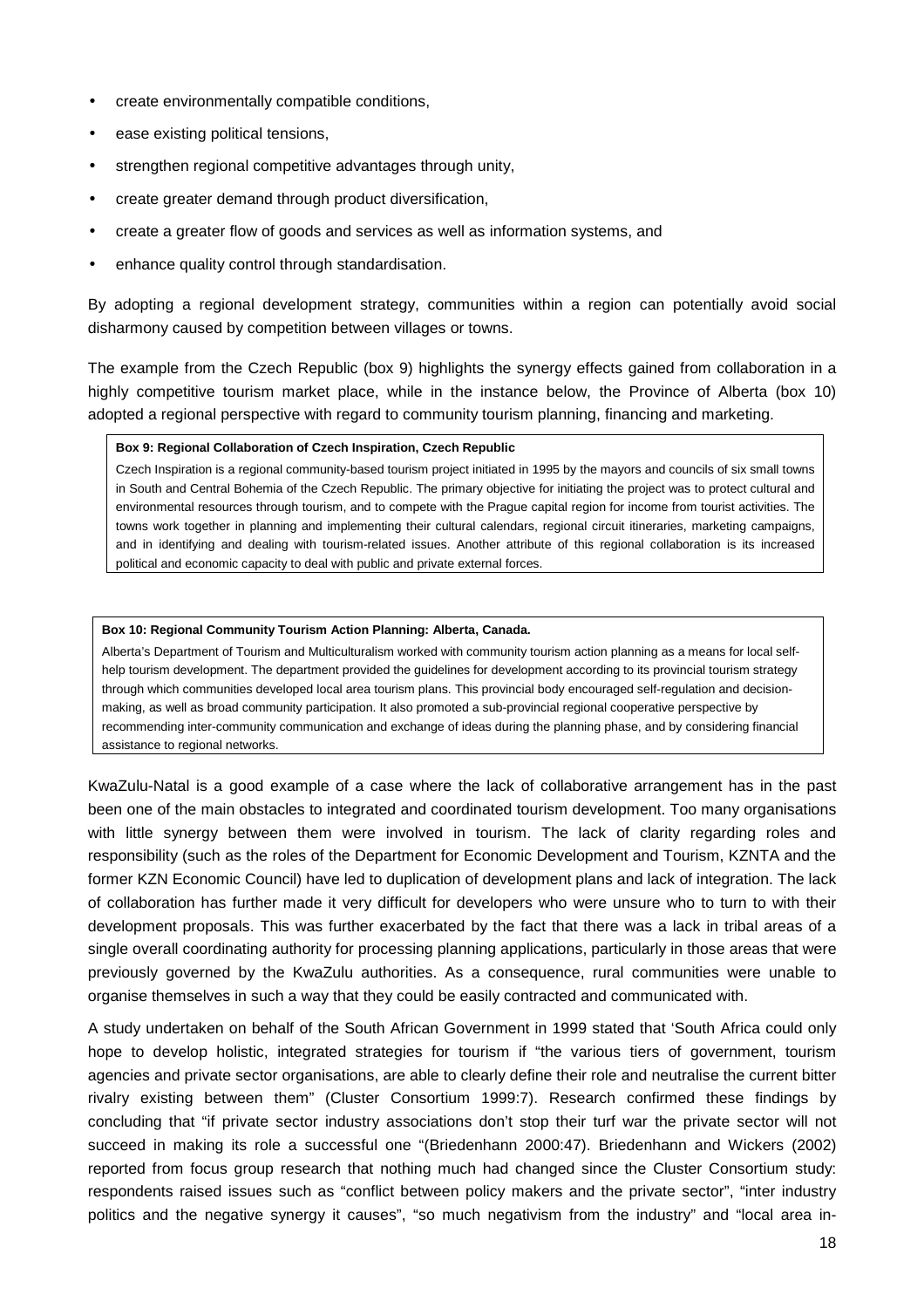fighting". Briedenhann and Wickers state that the problems are exacerbated by the fact that tourism is still in the hands of a minority or, as one respondent stated "I am aware that tourism is still in the minority hands. We can't mince words on this" (Ndala (2001:1) quoted by Briedenhann and Wickers (2002)).

While local governments in South Africa take over the responsibility for tourism development, it is frequently felt that the inability of local governments to take responsibility is commonplace. Local authority's lack of understanding and capacity to develop tourism, were common criticisms. It was stated that "local government must understand the value of tourism and provide a platform for the private sector to deliver" (Briedenhann and Wickers 2002). Leadership in developing routes is essential, if this is not forthcoming from the public sector, all too often the private sector fills this space. Rogerson's (2002) work on the Midlands Meander in KwaZulu-Natal but also the history of the Stellenbosch wine routes illustrates that frequently these routes serve the existing 'white' structures and are used predominantly as 'sales outlets' for established industries. While these routes are very successful, they achieve relatively little in terms of establishing linkages with SMMEs with a HDI $^1$  background.

## **5.2. Product development, infrastructure and access**

The fundament elements for designing a route are innovative product development, infrastructure and access.

**Innovative product development:** In the past two decades route developments have been at the forefront of dispersal strategies. They have been extremely successful in Europe and the United States in particular due to increased independent motoring holidays, a search for cultural experiences, continuous importance of domestic tourism (in particular short-stay and day-tripping) and the increased attention given by tourism planners to themed regional development and dispersal strategies. Route developments have been initiated on a number of levels. Many of the routes with a cultural or landscape focus have been developed as part of the local government's rural development strategies. Examples of this are the Northern Ireland (box 11) and the KwaZulu-Natal (box 12) tourism development strategies.

#### **Box 11: Tourism Development Strategy Northern Ireland**

The tourism development policy for Northern Ireland places great emphasis on creating routes with the objective to: attract more people to the area; make people stay longer; and make them come back more often (Inskeep 1995:194). Having seen a slump in visitor numbers and a reduction in the length of stay (and ultimately spending) the Northern Ireland Tourist Board has set its tourism development priorities as:

- enhancement of destination area
- integration by tourist trails (roads)
- improvement of tourism bases (i.e. tourism infrastructure, facilities and services)
- development of entry points (gateways).

Preliminary calculations have estimated that this promises to create an additional 3,100 jobs over the planned 15 year development period. Tourism routes and thus the integration of very diverse and dispersed tourism attraction is the key approach taken by the Northern Ireland Tourism board.

Routes that have a strong product focus such as wine routes but also the Scottish Whiskey Trails, on the other hand, were generally developed to increase marketing and sale of the core product, in these cases wine and whiskey. These routes were set-up and developed by a small number of wineries (three wineries as in the case of Stellenbosch) or distilleries. The aim was less to disperse tourism into marginal areas but rather to create additional sales-outlet. Generally, routes aim to set a guiding system for independent travellers, although many routes are of course also visited by organised tours (as in the case of the wine routes). Routes are used to convey a unified image of a region in terms of a theme. This often means that

l

<sup>&</sup>lt;sup>1</sup> HDI - Historically Disadvantaged Individuals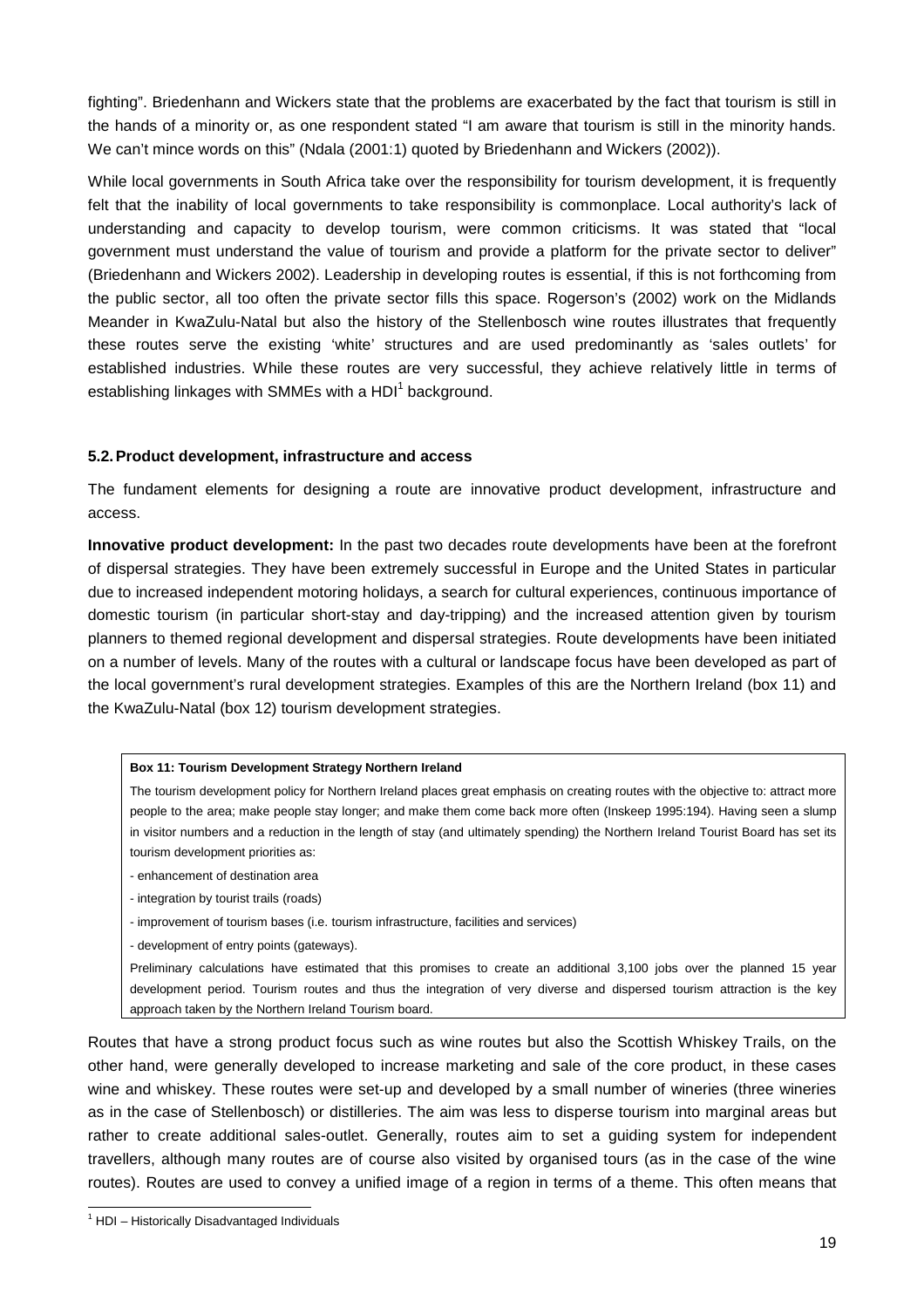not only the route itself is themed (such as the Mozart Route, or the Baroque Route in Europe) but that anything that is supplied as part of this route (e.g. accommodation, catering, services, shopping) picks up on this theme. As an example the Mozart Route incorporates the geographical places in which Mozart lived and/or worked. However, each participating hotel also draws heavily on being part of the Mozart theme by organising themed meals and music recitals, by naming rooms after events or sonatas, and by organising special events that fall within what is expected of a 'Mozart' route. Much of this is of course invented and produced and orchestrated purely to draw visitors. According to the Salzburg Tourist Board this has not simply increased visitor nights and spending but most of all helped to create a package that is easier to sell by agreeing on and promotion a unified image for the area. Image creation is crucial to draw interest from potential visitors. In a highly competitive tourism environment the image and the products that support this image are often more important than whether or not Mozart actually passed through a certain village or had a glass of wine in a certain Gasthof. Much can be created and in terms of route development it is crucial to not only take account of what heritage is available and can be developed as a product, but what ideas are out there to create an image that is at the same time attractive to visitors. Compostela is a very good example of merging reality with fantasy and motivating a wider audience to take part in exploring the route, and thus ultimately generating benefits to participating towns and villages.

While routes have mushroomed, this is often not reflected in increased variety and theme development. A study in Germany (Freyer 1994) showed for example that while there were a total of approximately 150 vehicle routes, the majority fell into three main groups: 34% were landscape routes, 46% were historic and 17% culinary routes, often with very similar themes.

For developing a route, it is essential to be familiar with the segment that is being appealed to. One of the crucial issues for European route developments in the past has been the extreme diversity of tastes and preferences that were being merged into one product design, i.e. what might have worked very well in France would not appeal to Scandinavians. Similarly, what would be extremely attractive to European visitors to Africa, i.e. heritage, township tours etc, might not appeal to the South African domestic visitors. The strategic tourism development plan for KwaZulu-Natal (box 12) illustrates that heritage attractions have been completely neglected while it is a main motivator for inter-continental visitors. The planned development of the Zulu Heritage Trail tries to compensate this by creating a product that might appeal to international visitors rather than the traditional domestic beachcombers. A survey in KwaZulu-Natal showed that what international visitors missed most was representation of heritage and cultural history as well as wildlife.

#### **Box 12: Zulu Heritage and Cultural Trail – KwaZulu-Natal**

The KwaZulu Natal Tourism Strategy places great emphasis on tourism routes with the development of the Zulu Heritage and Cultural Trail. Research on visitor behaviour and preferences have identified that the largest sector of both foreign and domestic market seek the coastal destinations. The two main disappointments for departing foreign tourists was the lack of ability to interact with traditional culture and heritage, as well as wildlife. To link into available cultural products and to provide a better product to tourists the KwaZulu-Natal tourism board is developing the Zulu Heritage and Cultural Trail, which is initially located between just North of Durban and Northern KwaZulu-Natal. It is planned that this trail will eventually meandering through the whole province.

A primary tourism product development strategy for KZN is to built a reputation for its coastal destinations, which will include the need for a more focused destination marketing strategy on KwaZulu Natals potential for growth as a domestic as well as international coastal destination, with the objective to maximise tourism numbers as well as tourism revenue. A parallel Tourism Development Strategy for the establishment of a Zulu Heritage and cultural trail, which will provide the enabling environment for broadening of ownership within the tourism sector, particularly within the rural and previously disenfranchised sector. It is also considered that this will compliment and improve the existing product mix within the context of 'the kingdom of Zulu' branding.

The KwaZulu-Natal Tourism Board has identified nodes/sites and projects using a number of criteria – one of them is that they should offer the potential of including rural / and or previously disadvantaged people in order to gain significant benefit by their involvement in the proposed tourism product. A further criteria is whether the product meets the needs of a so far untapped tourist source market, i.e. being a significant coastal/wildlife/heritage/cultural tourism asset, thereby encouraging tourism revenue growth rather than just tapping into existing markets.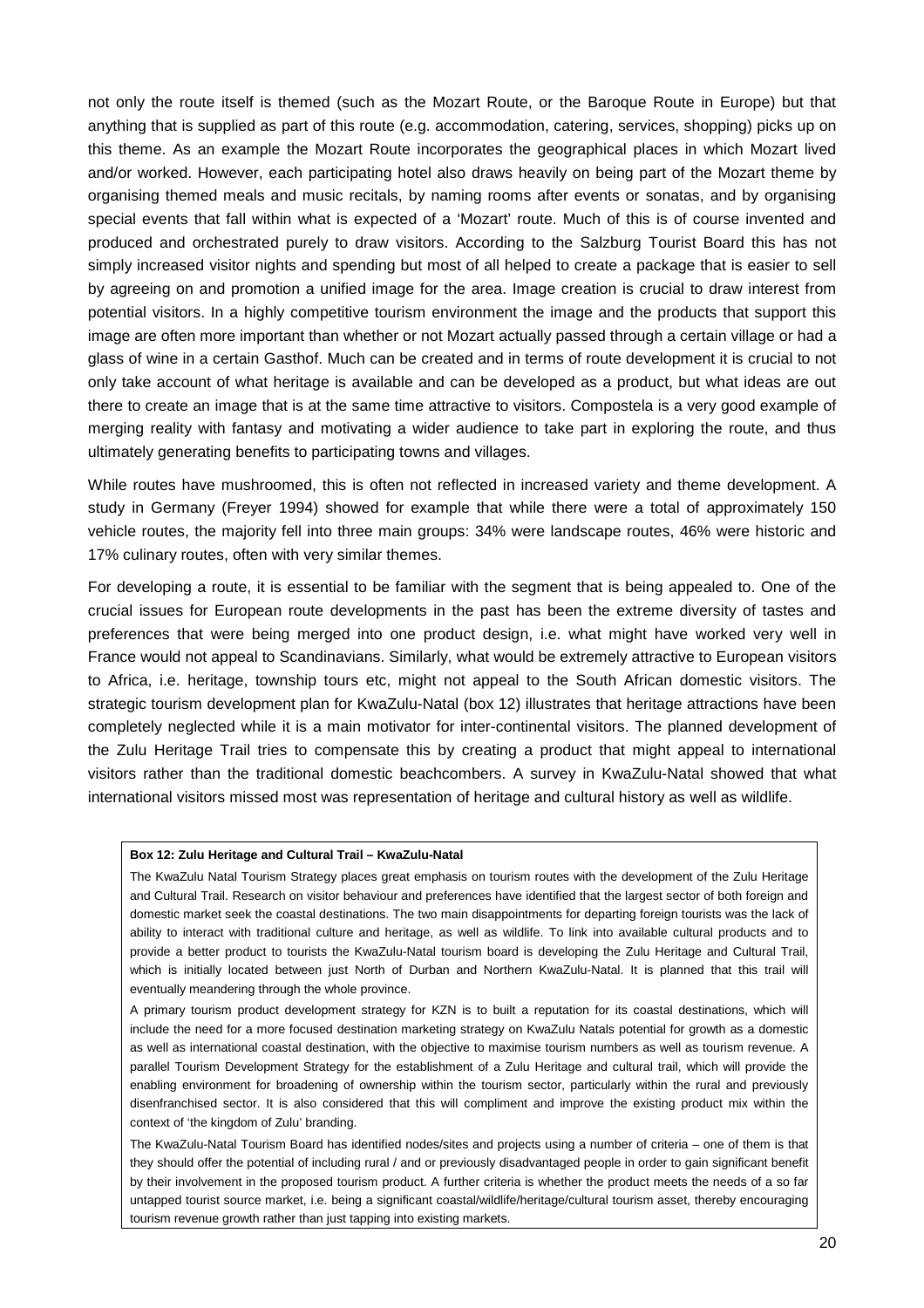The principle attraction for the rural tourism development strategy is the Zulu Heritage and Cultural Trail. The main aim is the development of a tourism route that will join together the wide variety of rural attractions and sites of historical importance. More importantly it is anticipated that it will act as a catalyst for the opening up of previously disadvantaged areas for further tourism product development.

The HandMade in America circuit (box 13) illustrates a unique example of how product design feeds directly back into 'quality of life issues' i.e. meeting the desire of local craftspeople to produce in a familiar environment with financial viability.

#### **Box 13: HandMade in America and the Craft Heritage Driving Circuit, USA**

The community-based tourism program of HandMade in America in the North Carolina Appalachian Range has its basis in the handicraft industry of a number of regional communities which are joined by a road network. These roads have been mapped out in a craft heritage trail guidebook and lead to craft studios within each of the towns but steer clear of any sites considered sacred or regarded as private by the community. In this way, tourists supply the economy through craft and service purchases in a relatively directed manner.

An economic and social impact study, conducted early on, indicated that craft production and sales are an important part of the traditional economy of the region, and that craft producers enjoy a quality of life that reaches far beyond economic measures. Of particular importance in the study were the statistics related to sales and marketing needs. Craft-producers stated their desire to spend less time travelling to fairs and craft shows and more time in the studios.

The subsequent development of guided craft-heritage trails and guidebooks have been effective in attracting tourists to the communities—into the craft studios and galleries, as well as to town shops, restaurants and lodging.

The development of the 'vision' as to what the region aims to portray is crucial. This means not only that a thorough assessment needs to be made as to what the regional features and selling-points are, but also a recognition of what is attractive and promises the development of a sustainable business in the long run. To achieve this, 'visioning', as Minzberg (1990, 1995) and Ritchie (1994) termed it, is crucial, i.e. getting all the stakeholders on one table to discuss and develop the vision of where the region is heading in future, and to develop a product that satisfies all stakeholders, and that is based on demand and creates linkages to SMMEs.

The lack of capacity within local and regional authorities in KwaZulu-Natal, for example, has been one of the biggest obstacles to tourism development in the region, in particular for tribal and regional authorities. These bodies have largely focused on the resolution of disputes; they now have to deal with economic development issues with little prior experience. The main issues are the lack of financial resources and the inability to delegate responsibility; the unfamiliar concepts of land-use planning and formulation of regional strategic development plans; and lack of clarity of the role played by traditional leaders in respect to elected officials versus traditional heads. There is limited buy-in and capacity building of the communities and development plans are often rejected by the tribal authorities as a matter of principal. There are some initiatives such as the 'cluster investment strategy' and capacity building initiatives by the DTLGA to prepare for IDPs and the Ingonyama Trust's involvement in capacity building and training – but it is limited. At the same time private banks have no appetite to finance tourism project in KwaZulu-Natal, they see it as a high risk venture mainly due to high crime rates and malaria.

**Infrastructure:** A second aspect, crucial for any route development is the availability of infrastructure. For one this means that the basic road or trail network on which tourists are supposed to travel needs to be available and to a standard that attracts and satisfies potential visitors. In the developing world routes generally pass along secondary roads which offer a more relaxed travelling pace and thus opportunities to stop on route. Many of these road networks are comprised of scenic routes, thus increasing the appeal of tourists to choose them as opposed to 'faster' highways. The travelling along these routes is an important product aspect that should not be underestimated. The routes as such need to be well chosen and designed and lead through attractive countryside. The landscape character for example is the third most important appeal for wine route visitors to South Africa, after pure product features such as wine tasting and wine purchasing. The scenic value of a route is even more important for day tripping tourists who often have chosen a route for its 'leisurely drive' qualities rather than to get from A to B. For any route, infrastructure is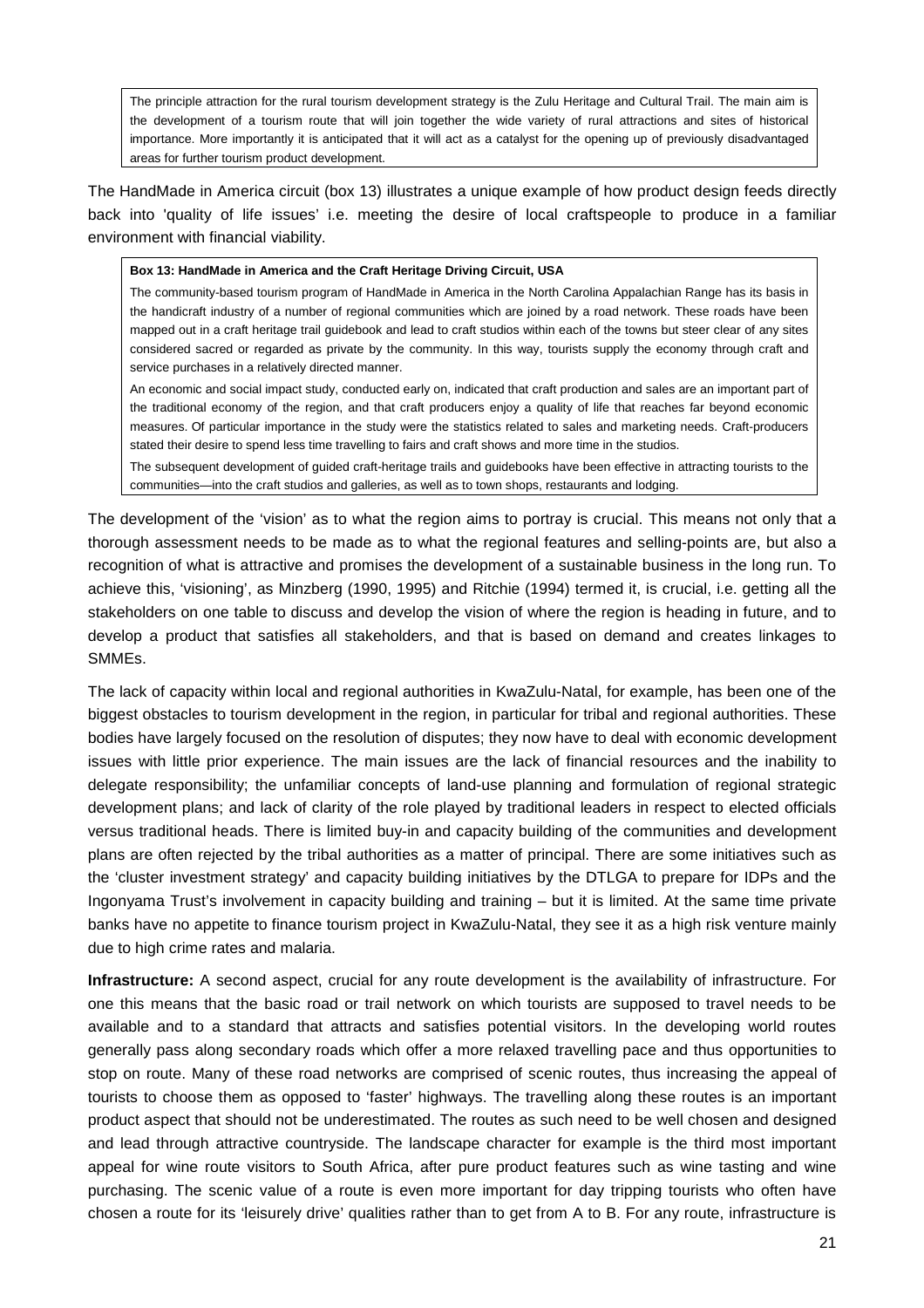essential. This would in the first instance comprise basic infrastructure such as signage and rest and sanitary areas. While signage is often part of the 'route-package' funded by regional, national or international agencies even more basic infrastructure such as toilets and refreshment areas are often lacking. There often seems to be a lack of initiative as to who provides these facilities that are often perceived as not being able to provide economic returns. However, the relatively simple installation of toilets, refreshment and resting areas, coupled with the 'money-makers' of basic catering, shopping and refuelling facilities are the mainstay of extremely successful motorway stations on highways all over the world. This infrastructure, although on a much smaller scale compared to the traditional service stations, needs to be available and can also provide invaluable linkages to SMMEs.

Longer routes and routes aimed at staying visitors need accommodation facilities on route. Ideally, these would be located at staging areas to minimise infrastructure development costs. For a route, wanting to appeal to over-night guests it is essential to have an accommodation-hub that can supply the required standards. While it would be extremely costly and difficult to establish this accommodation-hub within marginalised and poor communities, given the lack of infrastructure, facilities and required standards, it is nevertheless possible to link into these communities from more traditional hubs.

When creating infrastructure for tourism, a key question is if this investment competes with basic investment for the local population. Communities in the South already lack basic infrastructure (e.g. water/sanitation, communication, electricity, roads etc) and the lack of financial budgets means that tourism infrastructure development is often not included in integrated development plans or set as a high priority. Trade-offs have to be made in terms of creating infrastructure that can both benefit communities and tourism.

**Access** to the route is another important requirement. Apart from some kind of attractions, a community needs access to the outside world. The higher a community's position in the transport network hierarchy the more competitive its position in the tourism system. A connection to a main highway, for example, can have a profound impact on tourism development. A major impediment to regional tourism growth is transport access, (e.g. cost of airfares, public transport linkages to specific destinations and the tyranny of distance generally). The location of the route and its proximity to main generating areas will determine the clientele that can be attracted and needs to be taken into account when planning for route development. A route that is not located within day travel distance from the main generating areas needs not only to provide attractions that would engage visitors for a longer time-span, but it also needs accommodation hubs that can cater for staying tourists. The majority of routes are geared towards day-trippers, which can considerably reduce infrastructure and development costs. Routes aiming to attract staying visitors are generally related to a physical activity such as hiking or cycling routes, as the main attraction. These routes are primarily visited because visitors chose to engage in a certain activity. The example of St.Martin (box 14) shows how the physical activity (i.e. hiking) as the main motivator for visiting the area has been supplemented by cultural activities and interests, thus creating a unique product.

#### **Box 14: Trails and the St. Martin Commune, Switzerland**

Villages within the Commune of St. Martin have collaborated to revitalize and preserve the agriculture-based culture of the region through sustainable, community-based tourism. Originally developed as an alternative to a winter ski resort, the project complements other ski resorts in the area as it provides a fair-weather activity for tourists who still wish to enjoy mountain environments.

The St. Martin Commune's project takes the form of a culture-based hike-and-stay experience with a focus on traditional architecture and agriculture. The trail offers diversity of natural features (e.g. various and unique microclimates and landscapes, some of flowering prairie, woods, terraced fields, and rocky terrain) as well as man-made features (e.g. small hamlets, terraced fields and areas of tourist chalets and cabins). Tourists can thus enjoy different natural and cultural environments within a single trek, increasing the appeal of the trail by providing a more diversified product.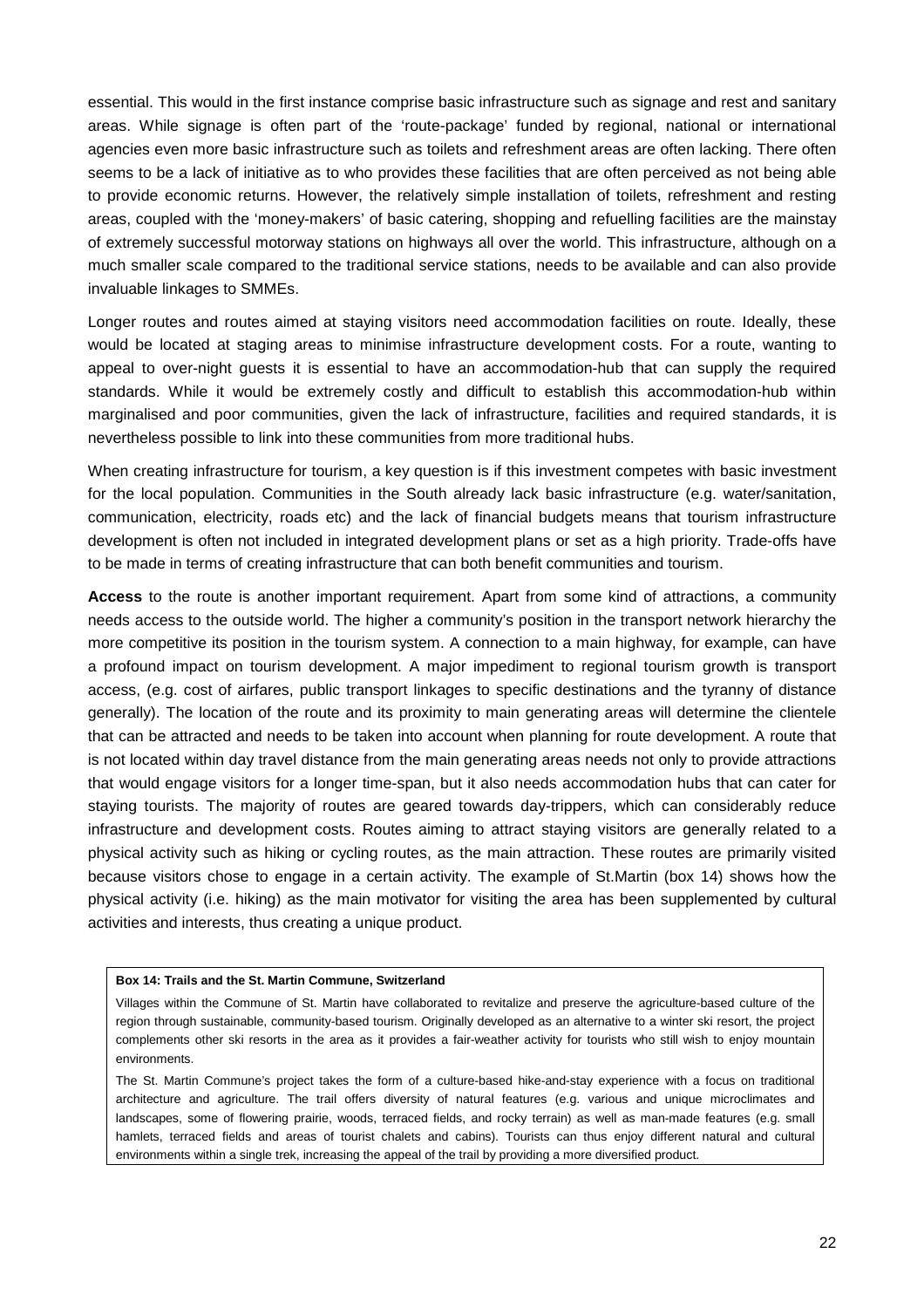## **5.3. Community participation, micro-enterprise development and innovation**

Community participation in tourism development has long become an established practice. Successful tourism calls for a 'people-centred' approach by which the voices of local people are being heard when making decision about the scale and type of development. Community participation and capacity building is of course at the heart of any approach that aims to disperse economic benefits of tourism to marginalised rural communities. Community participation thus ideally incorporates both: a) the participation of the local community in decision making about the type and scale of development and b) the participation in economic benefits. The former is particularly relevant when discussing the development of, for example, cultural routes, while the latter should ideally be the ultimate outcome of any PPT facilitation. When planning to develop cultural routes it is essential to take into account the wide scale of cultural heritage available rather than relying on traditional interpretations and stereotypes. Here community participation in the interpretation of heritage and the development of the product offers the potential to create a unique and authentic experience, one that is carried by all involved and thus given a substantially greater chance to succeed. The example of the Ugandan heritage trail (box 15) shows a strong emphasis on community participation in heritage interpretation and 'ownership'.

#### **Box 15: The core considerations of the Kabaka's Trail in Uganda.**

- 1. The project explicitly evolved from community-based tourism, with a focus on the social and economic benefits of a trail-based tourism product for local communities.
- 2. It focused on the importance and potential of cultural revitalisation. In the Kingdom of Buganda, as elsewhere in Uganda, much of Uganda's rich cultural heritage fell into disrepair during the civil strife under Presidents Amin and Obote. The Kabaka Foundation and ACT identified tourism as a tool to revitalise cultural sites and to reduce poverty amongst marginalised communities who are the traditional custodians of the heritage.
- 3. In connection with the first two points, the project focused on creating community institutions, not just supporting individual entrepreneurs. Community associations were seen as the guardians of culture, the developers of the tourism resource, and the agents for community benefit. This is more in line with a development approach in rural areas than a typical small business approach. (Holland, Burian and Dixey 2003)

While it is important that local communities are the key participants in developing an integrated tourism management plan, at the same time, coordination among various groups and communities is important. For example, problems may arise when several villages in one region have competing ideas. Further, it is essential to identify potential positive impacts, such as economic benefits, as well as negative impacts, such as cultural exploitation. The example below (box 16) shows an approach that focuses strongly on the involvement of the local population and most importantly capacity building and public education, necessary for making informed decisions.

## **Box 16: Ecotourism Plan of the Huascarán National Park, Peru**

The Huascarán National Park in the Cordillera Blanca of Peru has seen the strong increase in tourist arrivals, which lead to development of a Tourism Plan. The problem areas identified in this plan were:

- overcrowding of visitors into few sites of tourist operations,
- irregular or lack of coordination among stakeholders and
- small economic benefits from tourism.

The main challenge was to maintain a collaborative approach and inter-institutional tourism cooperation through a common vision, identification of team members' roles, definition of strategies, and renewal of commitments. The team adopted a horizontal framework of opinions, analyses and learning opportunities, which allowed for the strengthening of decision-making capacities of the park personnel and in turn their relationship with other tourism enterprises. Important in the plan was the fostering of local involvement and the development of relationships and fluid communication between internal and external groups.

Actions taken as a result of the plan include: training programs on alternative local land use, training programs for park personnel, implementation of park regulations, reduction of social impacts, institutional capacity building, public education, and infrastructure development.

Community participation in the planning and development of tourism products emphasises, often in a highly idealistic way, the community's participation in decision-making and taking control over product development. It is frequently assumed that community participation will be feasible, attainable and just and ultimately have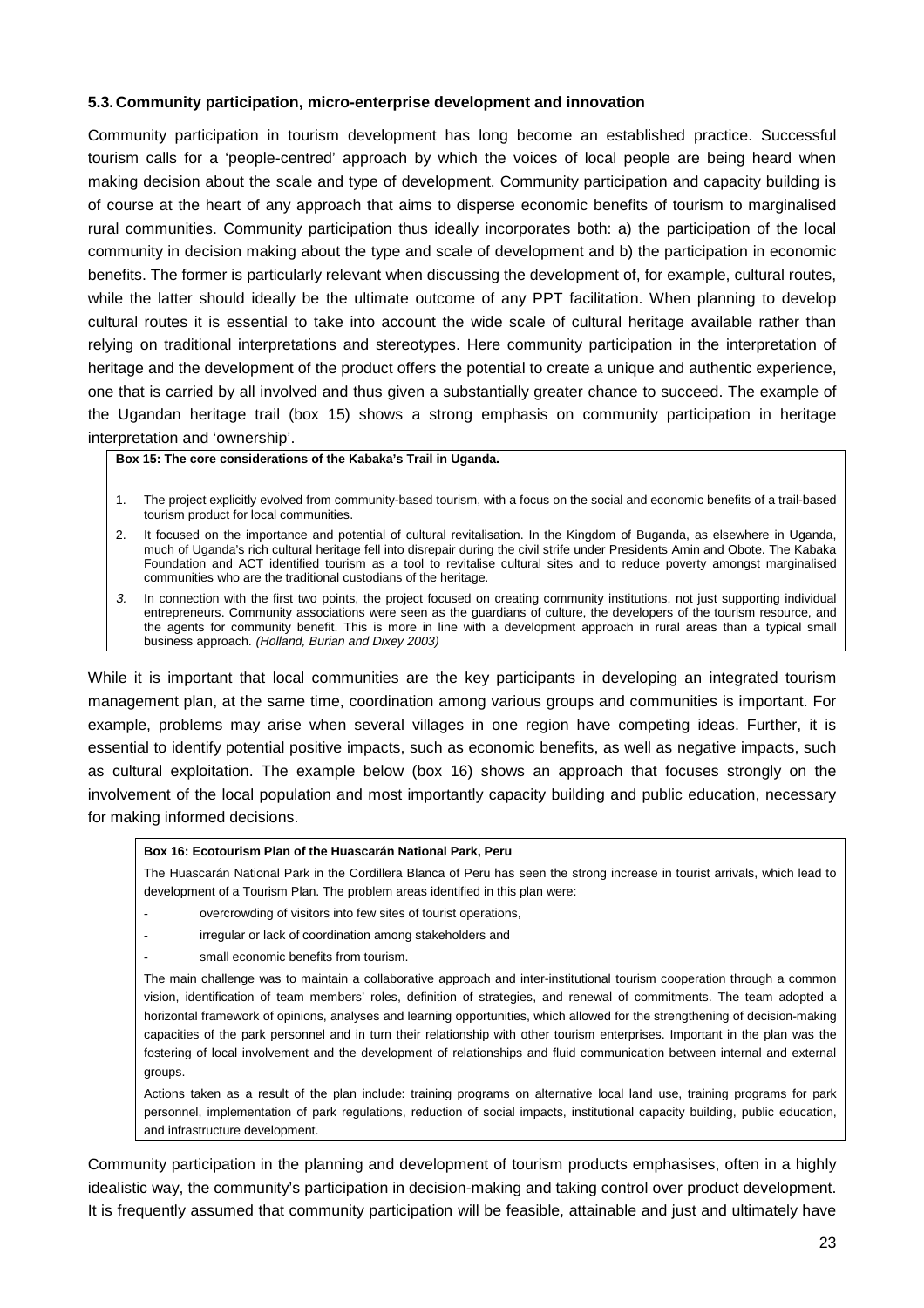at its heart the development of a 'green', 'sustainable', 'pro-poor' product or industry that the 'community' agrees on to sell and develop. The notion of going to the 'grass-route' level, however, often ignores that power struggles and conflict are prevalent at all levels of decision making. It is often unlikely to discover a 'unified community', one that has set power struggles and conflicts aside to benefit 'all' stakeholders. Community participation in tourism planning is extremely problematic.

Tourism is an industry that is highly reliant on the goodwill and hospitality of the 'hosts', and as such the community's participation in product development and decision making is essential. Participation, however, is wide-ranging, i.e. from the provision of information, over consultation to decision making power. For many poor communities, traditionally excluded from all spheres of participation, initial steps such as information and consultation are major breakthroughs. These are necessary in order to empower communities to take on the next steps. In practise, this would mean establishing a dialogue with marginalised communities, informing about the pros and cons of tourism development, and seeking their views.

The commitment to micro-enterprise development is at the heart of PPT; it is also, however, one of the most difficult undertakings. Obstacles to micro-enterprise development are numerous and include:

- lack of capacity and understanding of tourism,
- lack of financial assets, lack of infrastructure,
- lack of access to the market in terms of infrastructure as well as marketing power,
- barriers of entry due to established structures,
- lack of collaboration, and most of all
- lack of strong leadership to develop collaborative arrangements and a strong vision as to what kind of product is feasible to be developed.

The initiative to create linkages often comes from external agencies, which could be the public as well as the private sector. The crucial issue is, however, how to achieve financial sustainability as on one hand substantially more basic infrastructure and facility investment needs to be made in marginal rural areas compared to established tourism areas. But on the other hand the provision of long-term subsidies can undermine the ability of local people to manage tourism projects on a proper business footing. The case of the Dadia Women's Cooperative in Greece (box 17) highlights the difficulties, but also opportunities, in setting up micro-enterprises in tourism. Similarly, the case study of the circuit trekking route in Nepal (box 18) highlights the need to focus on collaboration community management and product development with a unique selling proposition that is trying to stay out of competing with existing business structures. Market knowledge is an essential requirement for setting this up, market knowledge is also the ingredient that is frequently lacking at the local level.

#### **Box 17: Micro-enterprise of the Dadia Women's Cooperative, Greece**

In Dadia (Greece), a women's cooperative was formed in 1994 when the forestry service of the Dadia-Kefkimi-Soufli Forest Reserve allowed the women to use the canteen in a recreation area. The village of Dadia then gave them a piece of land to build their own food kitchen, while store-owners in the nearby town of Soufli gave them credit for purchasing raw materials which was repaid once money started flowing in. The women now rent a small building to prepare traditional dishes, but also sell traditional products such as pasta, filo dough village style, tomato paste, knitted socks for adults and babies, cloth and lace table coverings and wall hangings made from silkworm pupae, through the visitor centre. The women were given an opportunity to receive US \$114,000 as grant funding but were hesitant to take it because their cooperative was already selffunding and working well.

#### **Box 18: Circuit Trekking Route and Ecotourism Development Project in the Ghale Kharka-Siklis Region, Nepal**

The Circuit Trekking Route and Ecotourism Development Project in the Ghale Kharka-Siklis area in Southern Annapurna was designed to create a quality trekking experience and to maximize tourism revenue for the protection of the natural and cultural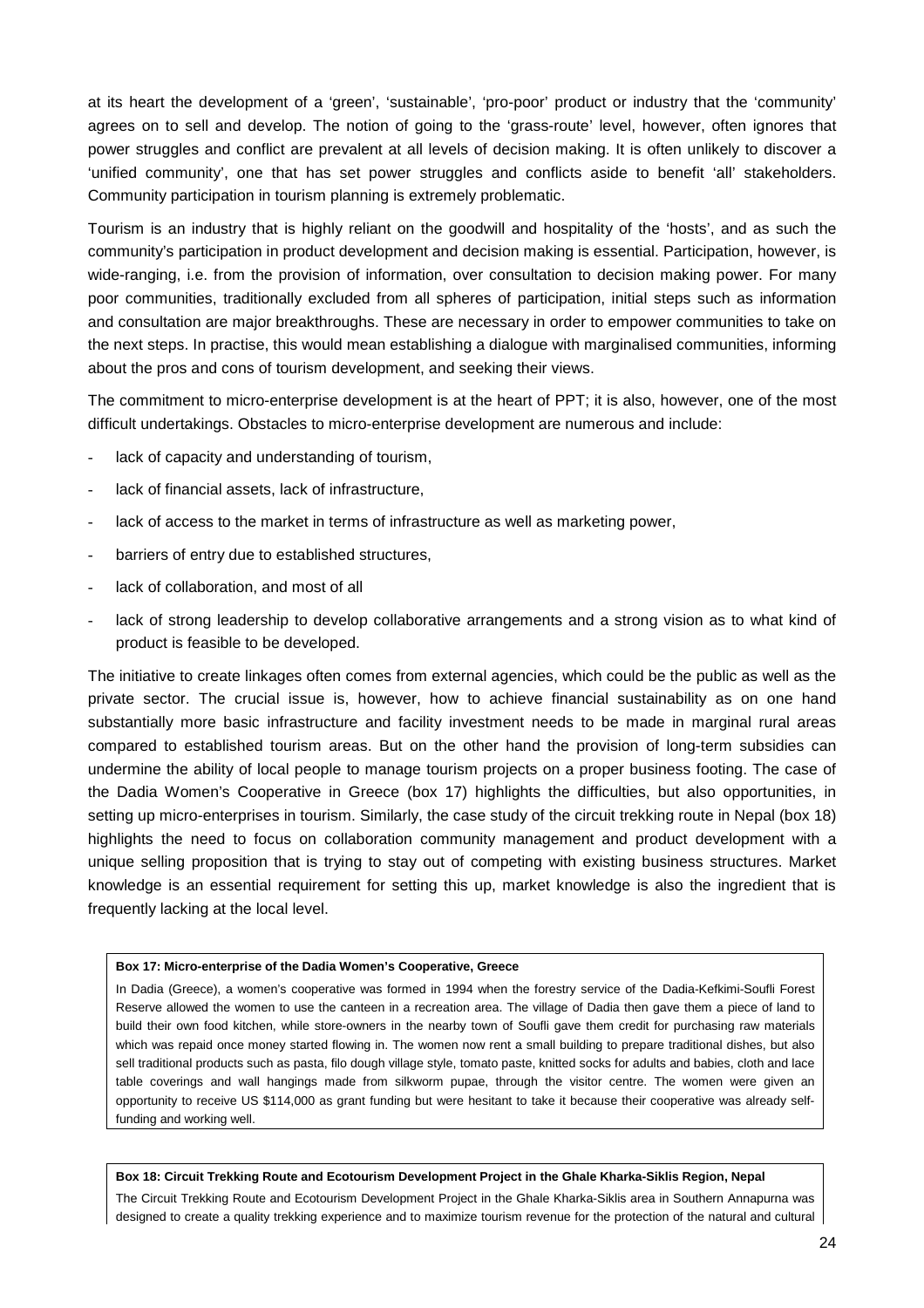heritage. The three main objectives were: (1) to create new demand; (2) to organize local communities in the management of tourism; and (3) to strive for ultimate ownership of tourism facilities by the community.

The Ghale Kharka-Siklis Ecotourism Development Project operated with the aim of eventually handing the tourism infrastructure over to the local community. The project was based on decentralization, coordination and control, rather than as consensus and independent action. Due to social friction brought on by unhealthy competition among lodge owners in other parts of Annapurna Conservation Area, the project focused on small scale, community-owned lodges and campsites.

Studies have shown that local tourism planning needs to be set within a collaborative framework that includes local community groups. At the same time, the difficulties and obstacles are frequently highlighted, in particular in the developing world.

The South African Environmental and Development Agency Trust (EDA), for example, found that even with the best facilitation practices, long standing mistrust, fear, antagonism and the disinterest entrenched by years of neglect and deprivation can create substantial barriers for achieving meaningful participation in local communities (The Environmental and Development Agency Trust 1999:2). Richards and Hall (2000) argue that mistrust between the various fractions is endemic since any potential economic activity is seen to represent a potential benefit to one sector of the community simultaneously marginalising another. As a consequence, proactive entrepreneurs are frequently the catalyst for friction, culminating in inter tribal disputes, power struggles, jealousy or perceived challenge to traditional leadership (Butler and Hinch 1996). The situation is exacerbated by the fact that in economically deprived areas, government delivery is frequently alleged to have been a failure, further accentuating problems of neglect and abandonment.

While in KwaZulu-Natal, for example, the tribal authorities have a strong legal role, they lack capacity and capability. At the same time there is limited community development experience within the KwaZulu-Natal Tourism Authority and lack of tourism experience in DEDT, and as a consequence work with the community has often only been done by private investors mainly related to land right issues.

One major problem is that there is limited understanding of tourism as people have had neither access to markets and entrepreneurship nor to travel themselves. As a result many communities do not see the potential that tourism could provide. At the same time encouragement and support to build up add-ons to existing routes and new opportunities for SMMEs is often lacking. Innovative forms of community participation coupled with a unique selling proposition that goes beyond marketing and selling 'the obvious' could prove to be a marker in creating a sustainable products that can bring benefits to previously marginalised communities.

## **5.4. Information and promotion**

Information and promotion of the route is a crucial requirement for attracting visitors. A study of route networks in Dunedin, New Zealand, found for example that while there were around 100 different hiking and biking routes around the town, residents were hardly aware of them. Information on routes was neither publicised nor were the routes linked in any coherent manner. Tracks failed simply because the public was not being made aware of them. This was exacerbated by the fact that planning for walking and cycling trails was neglected, i.e. visitors would need motorised transport to reach the start of the track, thus often defying their purpose of using 'alternative' transport and mobility – and leaving the car at home for at least a day.

Successful promotional practices, like the more general marketing practices, are those tools that effectively ensure or create a stable tourist demand while meeting, and not overburdening, current resource supply. Who takes responsibility for promotion may vary from region to region. International holiday itineraries organised from the United Kingdom, for example, are generally handled by large tour operators and travel agents, who rely on standardisation and are generally not equipped to organize independent itineraries. A small number of specialists are able to handle smaller-scale products through newspaper ads or specialist magazines. This kind of niche marketing can offer greater control over the tourist market in drawing desirable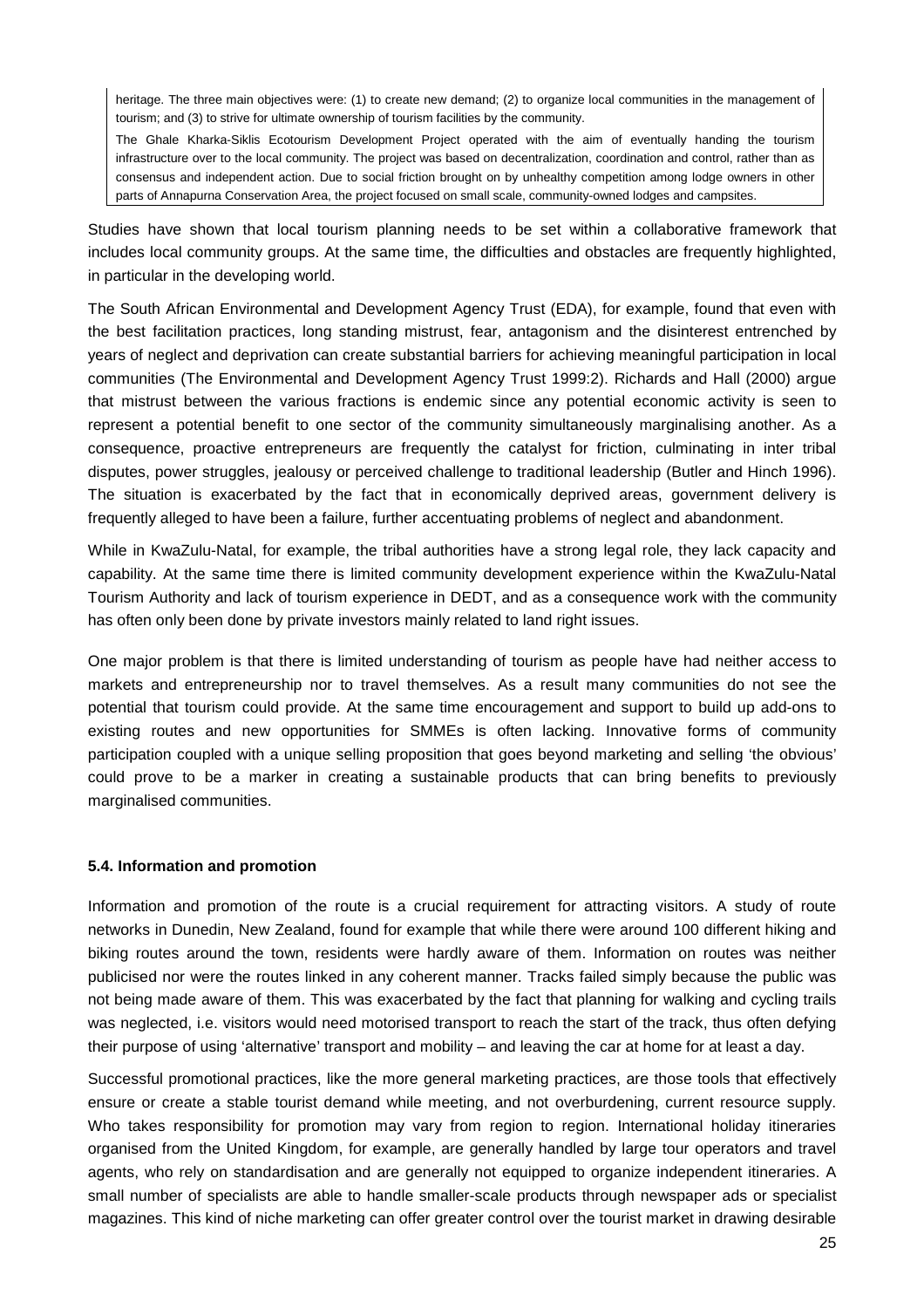tourist numbers. Responsible promotion refers to accurate and true representation of the tourism product as it exists in reality. Promotion that is not responsible can be harmful to both the tourist and the local community, as suggested in the case of Uluru-Kata Tjuta National Park Cultural Centre (box 5). Tourist expectations are largely shaped by market promotions and images, which, when not met, can lead to disappointment on part of the tourist and the host community.

Perhaps the newest means of advertising routes, as in the case of Open Africa, is through the Internet, however, also with side effects as the example of Huichol Art (box 19) shows. Internet promotions have the advantage of wide international exposure at low cost. At the same time, however, not everyone has access to the Internet and as such, promotions can be limited. Furthermore, for communities without technical access and support, promoting a community-based web site may require outside assistance.

## **Box 19: Huichol Art and Internet Promotion, Mexico**

The communities of Huichol have developed their traditional arts into an enterprise geared toward tourists and the general public. While small-scale tourism to the communities has provided some revenues, benefits have come principally by way of art sales. The Huichol people have expressed a need for help in marketing their artwork to a wider audience, and the Mexican government has responded by sponsoring art displays. More recently, the Huichol people have taken an enterprising approach to marketing their artwork through a web site called "The Center of the Rose." While art sales are at an all-time high, there is concern that the growing popularity of this culture might attract unsustainable numbers of tourists, for which the Huichol are not yet prepared.

## **5.5. An explicit pro-poor focus.**

In order for the poor to benefit from route developments, it is essential that an explicit pro-poor focus is taken. Such an approach goes well beyond new product development and niche marketing to recognising that the prime aim of any route development is to use it to increase the net benefits to poor stakeholders. The ways in which this can be achieved varies considerably depending on community, company and tourism product characteristics. Strategies vary according to needs and assets but can range from direct employment opportunities; enterprise opportunities; communal income, and livelihood benefits. Through the involvement of the 'poor' in product development, capacity can be built up and business support can be provided, while the linking with established private sector businesses can create product marketing and information channels that were previously unavailable. An important objective of the PPT-Pilots in Southern Africa project is to create new linkages between established private sector companies and neighbouring poor stakeholders by focusing on increased benefits to the poor and at the same time the development of linkages that 'make sense' for the private sector so that the chances to sustain them in the long-term will be considerably increased. Route developments can offer opportunities when they are based on an explicit pro-poor approach.

## **6. route/gateway ideas applied to Spier**

This concluding section highlights how some of these ideas could be applied to the PPT partner site Spier.

Spier is a founding member of the Stellenbosch wine route in South Africa. Spier has invested heavily in accommodation facilities in recent years and plans to increase the bed spaces offered to more than double its current capaciy, i.e. to about 20% of Stellenbosch' bed-stock or approximately 300 rooms. At present Spier relies heavily on day-trippers from nearby Cape Town (approximately 90% of its visitors) and is eager to create attractions that will entice visitors to stay longer. The product Spier offers is very diverse, from the traditional wine product over conferences, arts and sporting facilities.

As described above, the tourism industry in Stellenbosch is said to be a very traditional, 'white'-led affair with so far little emphasis on creating linkages to HDI's. Spier is eager to add a cultural dimension to its product portfolio by creating linkages with local communities. It is hoped that this will entice visitors to select the Spier estate as their holiday resort rather than Cape Town and thus increase occupancy levels at Spier's accommodation facilities.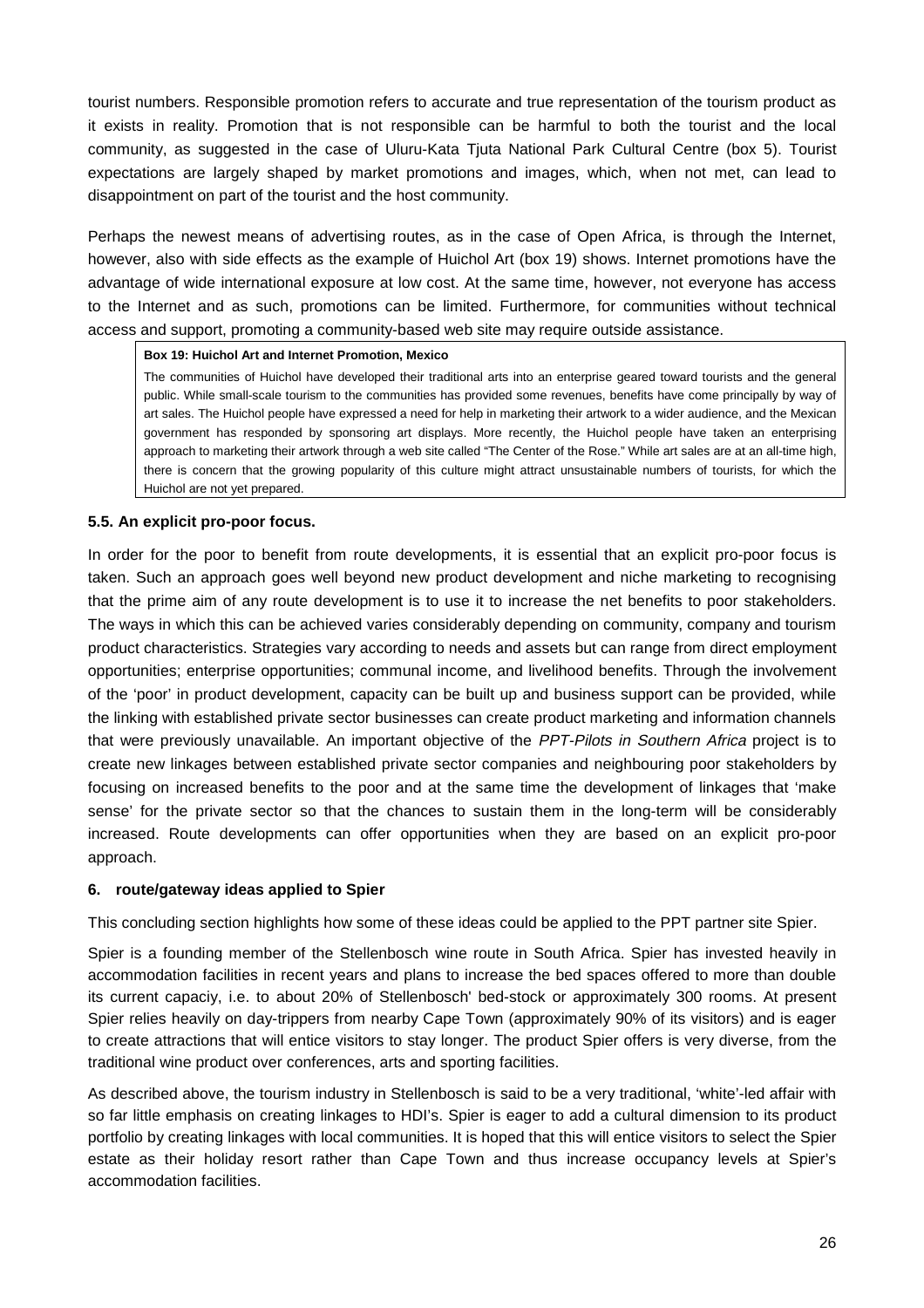The primary gateway to the Stellenbosch area is currently Cape Town. The town of Stellenbosch, the location of the tourist information centre for the region, attracts a high number of visitors, is however faced with a number of problems that impact on creating PPT linkages, which include:

- narrow streets with limited parking (esp. coach parking facilities)
- limited information centre (although it receives approx 100,000 visitors annually)
- limited accommodation stock, predominantly in small B&Bs
- urban rather than rural wineland feel
- traditional, 'white' marketing and product development approach with a strong product (i.e. wine) focus
- accommodation facilities are highly concentrated at Spier and as a consequence the remaining estates do not focus on staying visitors

The Stellenbosch Municipality: Integrated Development Plan 2002 – 2006 identified a number of business opportunities for the tourism sector, which include:

- Improvement and development of the local arts and crafts sector, including opening opportunities for developing entrepreneurs
- Packaging and offering unique tailor-made tours run by excellent tour guides to small, so far un-marketed groups (e.g. culture, arts, heritage, historical, architectural)
- Developing, marketing and packaging adventure tourism and nature related assets
- Spin-offs for marketing, tour-operators and related companies.

The following needs and shortcomings for tourism development in the Stellenbosch area were also identified:

- ineffective marketing of Stellenbosch;
- a need for the development of agri-tourism;
- a need to beautify the entrance of the valley to attract more visitors;
- lack of visitor attractions and diversification;
- lack of access to tourism building and other opportunities;
- lack of integration of the different products:
- lack of accommodation facilities that cater for bus-tourists.

Spier could establish itself as the mini-hub to the area by providing:

- accommodation facilities;
- attractions:
- information centre marketing for HDI products/facilities/services;
- decanting point for large bus groups to change to smaller more tailor made tours which include heritage based tours to HDIs – actively involved in organising excursions;
- sales outlet for traditional wine-goods but to include among others arts and crafts products;
- integration of a variety of products;
- linkages to SMMEs and a clear focus on tourism as a catalyst for growth and employment creation rather than just a way in which wine sales could be increased.

The current structure is characterised as follows: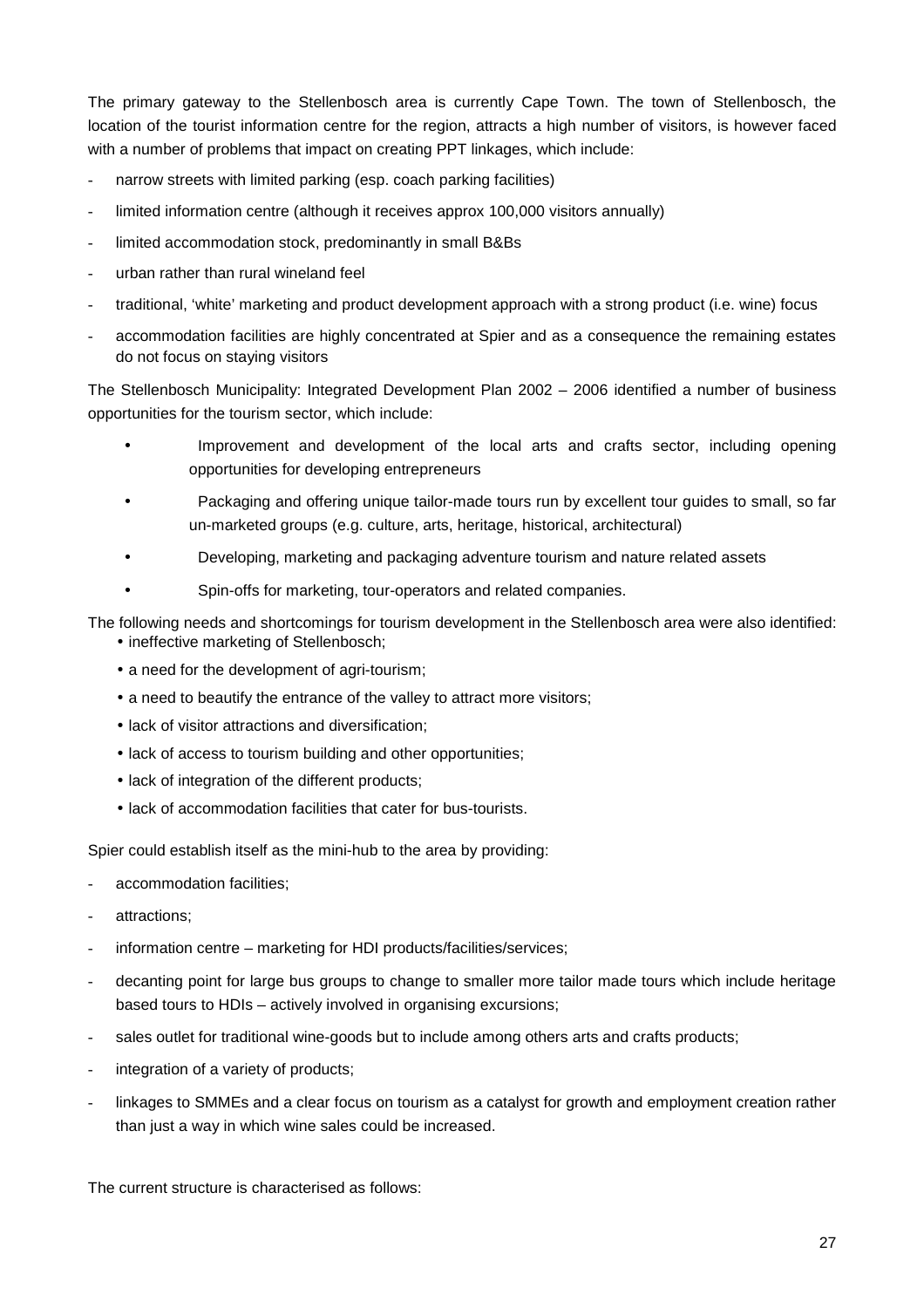

A possible new structure that would link in with local SMMEs could be as follows:



The new structure essentially means moving away from using Stellenbosch as an entry to the wine route to locating it at Spier. The advantages of such a move for the destination and PPT are:

- available infrastructure in terms of beds and decanting point;
- marketing of cultural products as an add-on to the traditional wine goods;
- potentially increasing length of stay and spending;
- offering new opportunities for linkages;
- potentially stronger marketing power of Spier;
- staging of attractions offers the opportunity to create excursions more efficiently;
- move away from a wine purchasing to a tourism destination, thus increasing the appeal to international visitors who are not interested in purchasing wine.

The benefits for visitors could be:

- more diverse products;
- central hub concentrating all facilities;
- thorough information availability;
- easy access.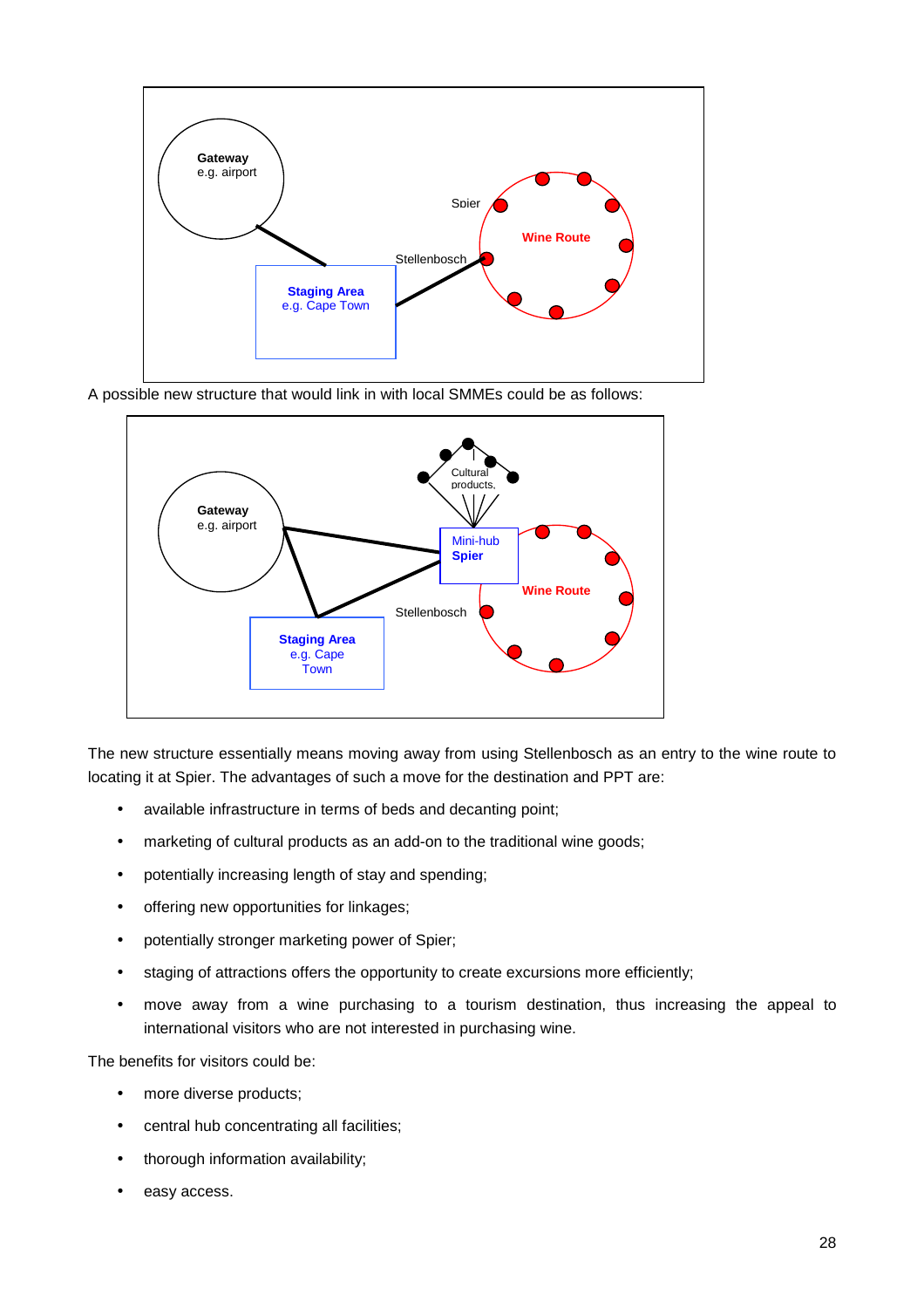The benefits for Spier could be:

- increase of visitor numbers;
- increase of length of stay and thus higher occupancy rates;
- sales opportunities;
- greater control over product development and marketing;
- product diversification and niche marketing opportunities.

The table below illustrates Spier's current position.

## **Spier: SWOT analysis:**

| Strength                                           |                                                                                                                                                                                                                                                                                                                                                                                                                                           | Weaknesses                                                                                                                                                                                                                                                                                                                                                                                                                                                                                                                              |
|----------------------------------------------------|-------------------------------------------------------------------------------------------------------------------------------------------------------------------------------------------------------------------------------------------------------------------------------------------------------------------------------------------------------------------------------------------------------------------------------------------|-----------------------------------------------------------------------------------------------------------------------------------------------------------------------------------------------------------------------------------------------------------------------------------------------------------------------------------------------------------------------------------------------------------------------------------------------------------------------------------------------------------------------------------------|
| ٠<br>٠<br>$\bullet$<br>$\bullet$<br>$\bullet$<br>٠ | A highly diversified product<br>Multiple operations and thus opportunities for linkages<br>Leader in the area in terms of staying visitor numbers<br>Leader in terms of diversification and desire to<br>diversify further (i.e. arts and crafts, community tours<br>etc)<br>Access to currently 600,000 visitors annually<br>Land ownership, access to infrastructure<br>Marketing muscle<br>Facilities to build up a mini-hub (gateway) | High dependency on day-trippers from Cape Town<br>$\bullet$<br>Need to increase staying visitors<br>$\bullet$<br>The marketing of the Stellenbosch area (i.e. the<br>$\bullet$<br>overwhelming focus on marketing the wine product)<br>does not benefit Spier's drive to diversify<br>wine tourism not attractive enough for over-night<br>٠<br>tourism<br>high seasonality<br>٠<br>currently limited linkages to area-specific cultural<br>$\bullet$<br>attractions to create a long-stay incentive (e.g.<br>township tours, shebeens) |
| $\bullet$                                          | Interest in development of innovative products and<br>creation of linkages                                                                                                                                                                                                                                                                                                                                                                |                                                                                                                                                                                                                                                                                                                                                                                                                                                                                                                                         |
|                                                    | Opportunities                                                                                                                                                                                                                                                                                                                                                                                                                             | <b>Threats</b>                                                                                                                                                                                                                                                                                                                                                                                                                                                                                                                          |
|                                                    |                                                                                                                                                                                                                                                                                                                                                                                                                                           |                                                                                                                                                                                                                                                                                                                                                                                                                                                                                                                                         |
| $\bullet$                                          | lack of cultural tours in the area, at the same time<br>great emphasis on cultural tourism development by<br>the Stellenbosch municipality<br>Overseas customers, the numbers of which are                                                                                                                                                                                                                                                | • very traditional old fashioned structure of Stellenbosch<br>tourism industry with little emphasis on linkages<br>• danger that existing allies could be alienated                                                                                                                                                                                                                                                                                                                                                                     |
| $\bullet$                                          | increasing, demand African Heritage and cultural<br>products<br>Increasing tourist numbers to Cape Town thus the<br>opportunity to take some over to Stellenbosch                                                                                                                                                                                                                                                                         | • South African wine tourists are white and so far not<br>interested in anything else than wine<br>• Spier loosing its identity by going 'all over the place'<br>• Continuous day-trippers rather than sleep-overs                                                                                                                                                                                                                                                                                                                      |

## **7. Conclusion**

Tourism routes and gateways to routes promise to provide ample opportunities for non-traditional tourism product and service suppliers. Routes can disperse income from tourism to more marginalised communities if well planned and executed. There are plenty of examples in this short report that verify the importance of dispersal strategies. This report was written to inform the PPT-Pilots in Southern Africa partners about potentially alternative strategies for developing a PPT approach. The example of Spier highlighted the potential that such a strategy could have. It will need to be seen in the course of this project what strategies will be adopted by pilot-partners. Apart from focusing solely on the pilot-project we hope that this short excursion into the potential of route and hub developments might be of interest to others.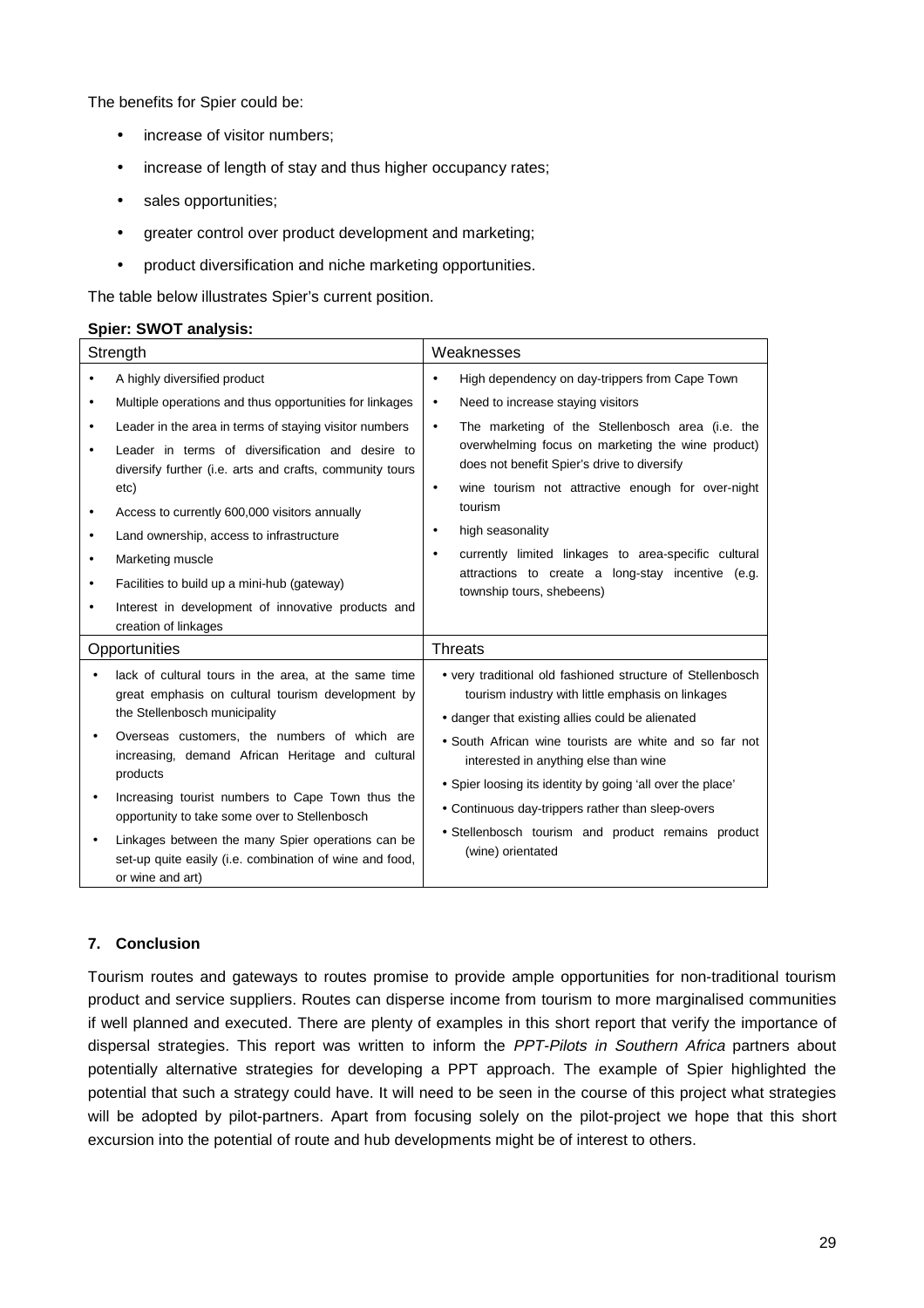#### **References**

Banskota K. (1998) "CBMT: good, bad and balance: Mountain Tourism." Contribution to Community-Based Mountain Tourism Electronic Conference, Mountain Forum.

Briedenhann, J. (2000) An integrated Tourism Policy for South Africa: Problems and Challenges, unpublished Masters dissertation. High Wycomb: Buckinghamshire Chiltern University College

Briedenhann, J. and Wickers, E. (2003) " Tourism Routes as a Tool for the Economic Development of Rural Areas – vibrant hope or impossible dream?. Tourism management July

Britton, S. G. (1991) Tourism Dependency and Development: A mode of analysis. Development Studies Centre Occasional Paper No. 23. Canberra: the Australian national University

Britton, S.G. (1991) Tourism, Capital and Place: Towards a Critical Geography of Tourism. Environment and Planning, D9, 451-478

Bruwer, J. (1990) The Potential of Agricultural Tourism. South African Tourism Board (SATOUR): June, research Report Pretoria

Bruwer, J. (2003) South African Wine Routes: Some Perspectives on the Wine Tourism Industry's Structural Dimensions and Wine Tourism Product. Tourism management, 24, 423-435

Butler, R. and Hinch, T. (eds) (1996) Tourism and Indigenous Peoples. London: Routledge

Consulting and Audit Canada (CAC). 1995. European Commission, Directorate General for Enterprise policy, Distributive Trades, Tourism and Cooperatives. "Transnational Partnerships in European Tourism: A discussion paper on goals, experiences and prospects."

The Cluster Consortium (1999) Ecotourism: the Development of Dormant Assets. Cluster navigators Limited: Johannesburg

Council of Europe (2002) The Europe of Cultural Cooperation, www.culture.coe/fr/routes/eng/eitin2.0

Crotts,J .C., Aziz, A. and Raschid, A. (1998) Antecedents of supplier's commitment to wholesale buyers in the international travel trade. Tourism Management, 19 (1998) pp. 127-134

De Villiers 2000 – www.openafrica.org

Drake, S. (1991) Development of a Local Participation Plan for Ecotourism Projects. In Ecotourism and Resource Conservation, Jon A. Kusler editor, p. 253. Selected papers from the 1st & 2nd International Symposium on Ecotourism.

Europaeische Weinstrassen (1999) La Route de Vins, Europaeische Weinstrassen, Blaye

Fagence, M. (1991) Rural Tourism and the Small Country Town. Tourism Recreation research 16 (1). 34-43

Fletcher, T. (1998) CBMT: Marketing Ecotourism to Travel Agents. Contribution to Community Based Mountain Tourism Electronic Conference, Mountain Forum

Freyer, W. (1994) Tourismuswirtschaft, Munich: Oldenbourg Verlag

Fuller, P. (1997) Value adding, the regional wine experience. Australian and New Zealand Wine Industry Journal 12 (1), 35-39

Getz, D. (1983) Capacity to absorb tourism: Concepts and implications for strategic planning. Annals of Tourism Research, 10(2), 239- 263

Getz, D. and Page, S. J. (1997) The Business of Rural Tourism. In: Page and Getz .. New York: International Thomson Business Press, pp.191-205

Gilbert, D. (1989) Rural Tourism and Marketing: Synthesis and New Ways of Working. Tourism Management, 10(1), 39-50

Greffe, X. (1994) Is Rural Tourism a Lever for Economic and Social Development? Journal of Sustainable Tourism, 2, 23-40

Gunn C. A. (1979), Tourism Planning. New York: Crane Russak & Co.

Hall, C.M. (1998) Introduction to Tourism:Development, dimensions and issues (3rd ed) Sydney: Addison-Wesley, Longman

Hall, C.M. (1989) Hallmark Events and the Planning Process. In G.J. Syme, B.J. Shaw, D.M. Fenton and W.S. Mueller (eds) The Planning and Evaluation of Hallmark Events. Averbury: Aldershot

Hall, C.M. and Macionis N. (1998) "Wine Tourism in Australia and New Zealand". In R. Butler, C.M Hall and J. Jenkins (eds) Tourism and Recreation in Rural Areas. West Sussex: Wiley and Sons

Hall. C.M., Sharples, L., Cambourne, B. & Macionis, N. (eds) (2000) Wine Tourism Around the World: Developments, Management and Markets. Oxford: Reed Educational and Professional Publishing

Hill, B.J. and Gibbons, D. (1994) Sustainable Tourism Heritage Trails in Nebraska. Building a sustainable World through Tourism. Montreal: Second Global Conference

Holland J., Dixey L. and Burian M. (2003) 'Tourism in Poor Rural Areas: Diversifying the Product and Expanding the Benefits in Rural Uganda and The Czech Republic', PPT Working Paper, N. 12, London: ODI

Hummelbrunner, R. and Miglbauer, E. (1994) Tourism Promotion and Potential in Peripheral Areas: The Austrian case. Journal of Sustainable Tourism, 2, 41-50

Inskeep, E. (1991) Tourism planning: an integrated and sustainable development approach. New York: Van Nostrand Reinhold

Lew, A. (1991) Scenic Routes and rural development in the US. Tourism recreation research, 16(2) 23-30